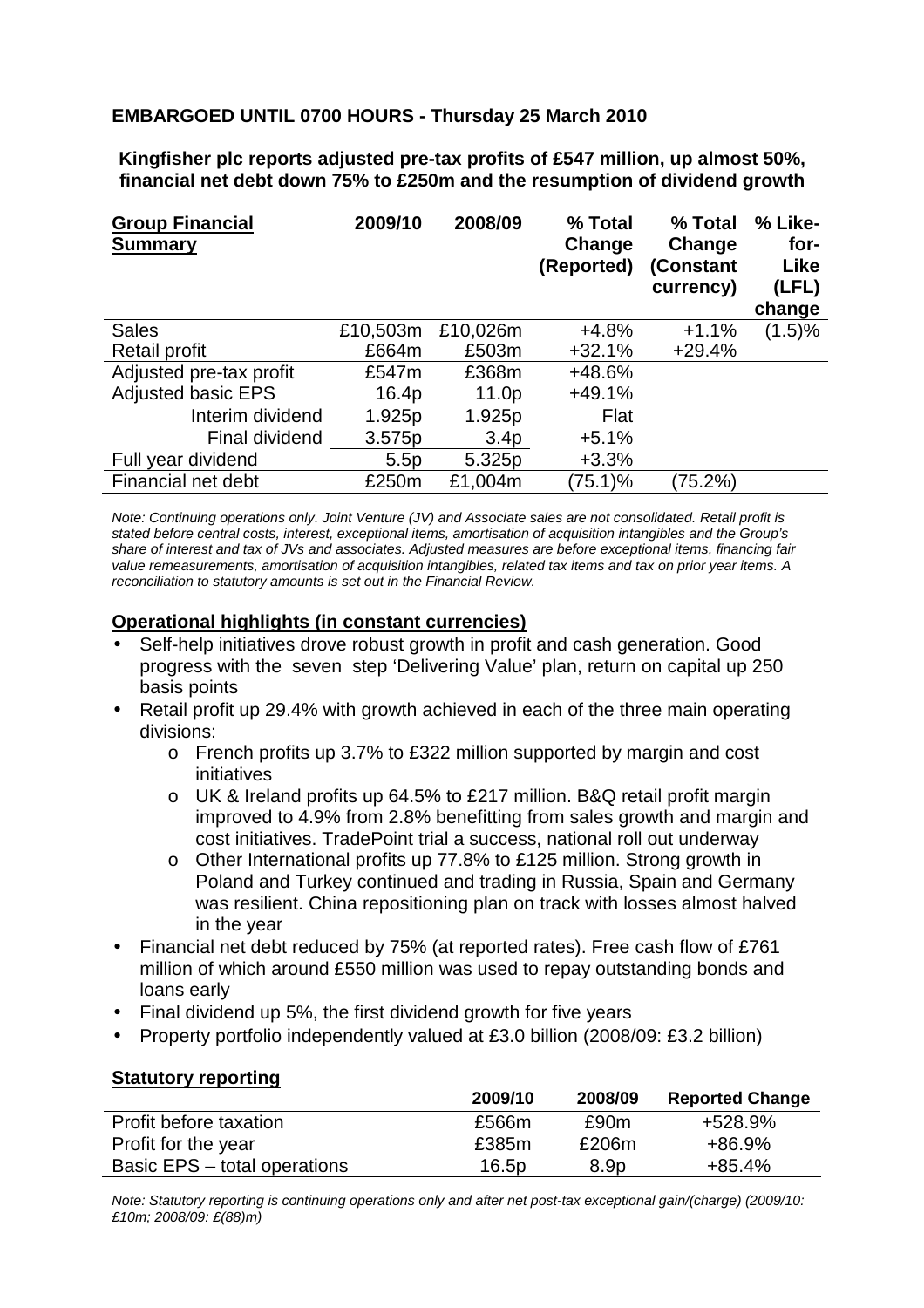## **Ian Cheshire, Group Chief Executive, said:**

"In the first full year for the new Group Executive team, I am pleased to report a strong improvement in performance. Profitability, cash generation and return on capital all grew in the UK & Ireland, France, Poland, Turkey and Spain. Encouragingly, losses were significantly reduced in China as our turnaround plan progresses.

"In generally weak consumer markets our self-help initiatives underpinned our robust performance, driving a higher gross margin, more cost efficiency and lower working capital.

"We have also been busy laying the foundations for our future growth by broadening our product range into new categories, opening new stores and coordinating our buying activities to enable more common sourcing. We also made good progress with our corporate responsibility agenda and sales of 'eco products' topped £1 billion for the first time. Our rigorous approach to generating cash returns and tightly managing our capital means we are now able to increase capital investment to support future growth.

"Looking ahead, we remain cautious on the outlook for consumer demand across Europe. However, we are confident that our experienced management team, successful international strategy and buying scale mean we will be able to drive continued growth through our own actions. Recognising our improved profitability, cash generation and future growth prospects I am delighted that the final dividend payment will be increased, the first dividend growth for our shareholders in five years."

### **Delivering Value - progress in 2009/10**

Our aim has been and remains to deliver more value for Kingfisher shareholders by focusing on three key priorities – Management, Capital and Returns.

### **Management**

The new Group Executive, comprising the Group CEO, Group FD and the three divisional CEOs, have collective responsibility for overall Group performance. This team is working well and Kingfisher is now being managed in a more integrated, unified way. Beneath this team the senior management has been further strengthened by a number of key appointments. The share-based incentive scheme, based on overall Kingfisher performance, has been extended to this broader group and to store managers in the UK, France and Poland.

#### **Capital**

Excellent progress was made with reducing working capital, particularly in the UK and France. Over the course of the year net working capital was reduced by over £300 million with the biggest cash generation coming from the £234 million reduction in the Group's stock (15 less days). Capital expenditure budgets were streamlined at the start of the year and reprioritised to target higher and faster payback investments. In addition, a one-off tax refund of €169 million\* was recovered from the French authorities. As a result of this rigorous approach to capital the year end financial net debt (excluding capitalised leases) fell to £250 million, down 75% over the year.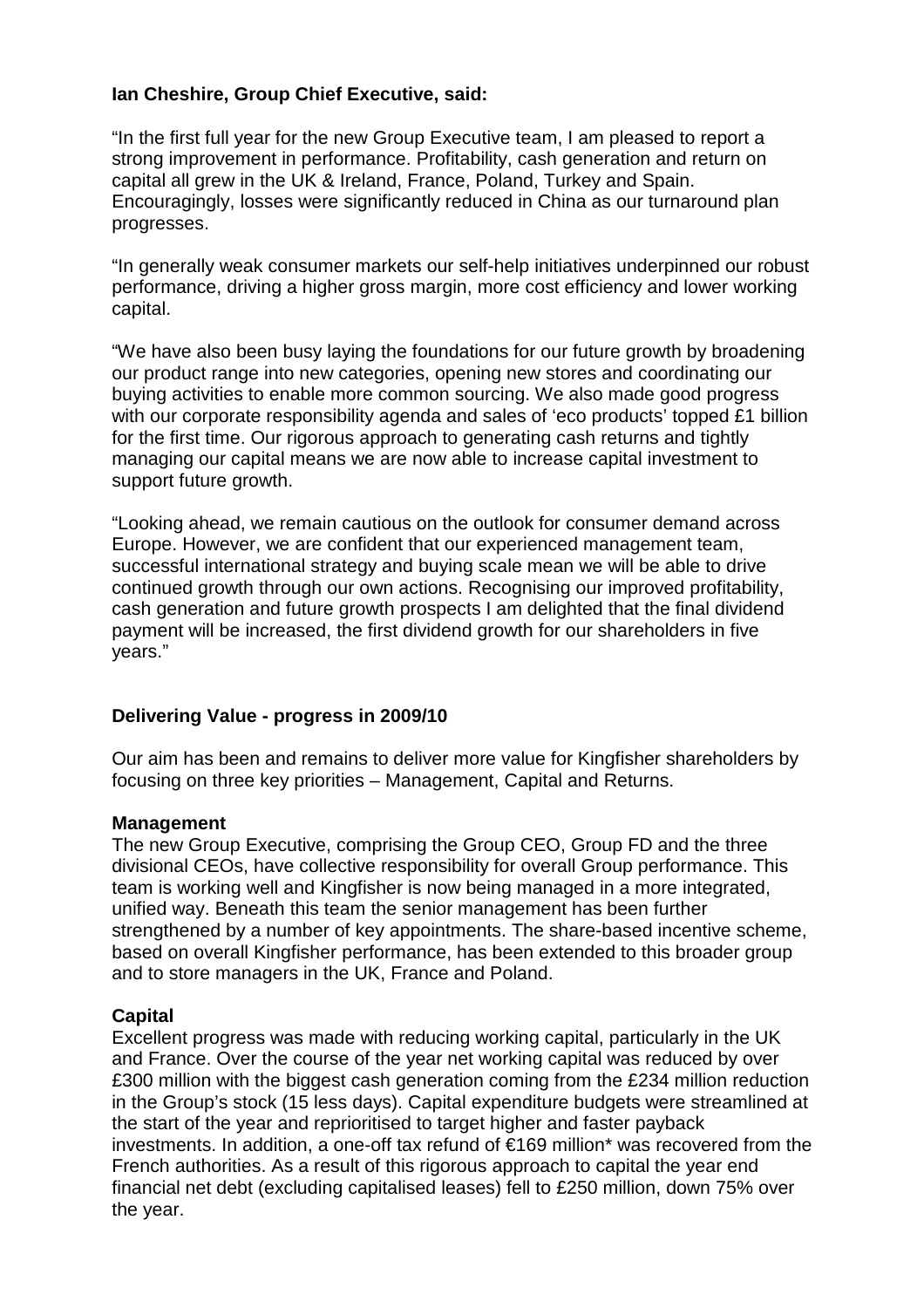Reflecting the improved cash generation, financial strength and confidence in the longer term growth prospects for the Group the gross capital investment budget for 2010/11 has been increased to around £400 million. This investment will again be prioritised towards activities with the fastest paybacks and strongest growth potential.

\*On 7 September 2009, following a favourable court ruling in France, the Group received a refund of the €138 million exceptional tax liability paid by Kingfisher in 2003/04 relating to the Kesa Electricals demerger plus a further €31 million repayment supplement. The French tax authorities have commenced an appeal against this ruling.

## **Returns**

The seven step programme to improve cash returns, known as 'Delivering Value', is progressing well. The initiatives are supporting the trading performance in the shorter term and also better positioning the Group for further growth over the longer term. Overall return on capital increased from 5.8% to 8.3% during the year. Delivery of the 2009/10 milestones and a summary of the 2010/11 milestones are set out below:

# **1. Driving up B&Q UK & Ireland's profit**

**Self-help measures to rebuild B&Q's retail margin to 7% are delivering results. Retail margin up from 2.8% to 4.9% during the year.** 

## **2009/10 progress**

- Stores
	- o 9 large and 8 medium store revamps
	- o 105 'showroom only' revamps
	- o Around 1% new space added
- Product and Service
	- o 'Reserve and Collect' rolled out nationally and 12,000 products for next day home delivery now on diy.com
	- o Self-service checkout rolled out nationally
	- o New monthly store team bonus introduced
	- o 4,000 staff graduated from the "Showroom Academy", 11,500 staff achieved retail NVQs or City & Guilds qualifications
- Margin and Costs
	- o Margin benefit of 50bps from closing one distribution centre and reducing shrinkage
	- o 120 double-decker distribution trailers introduced to save costs and reduce carbon emissions
	- o 'Top stocks'\* removed, overall stock reduction of £90 million
	- o Costs held flat, down 3% before higher staff bonuses

\*Stocks held at the top of in-store shelving

- Stores
	- o 15 large and 15 medium store revamps
	- o Around 100 'showroom only' revamps (kitchen, bathroom and bedroom areas)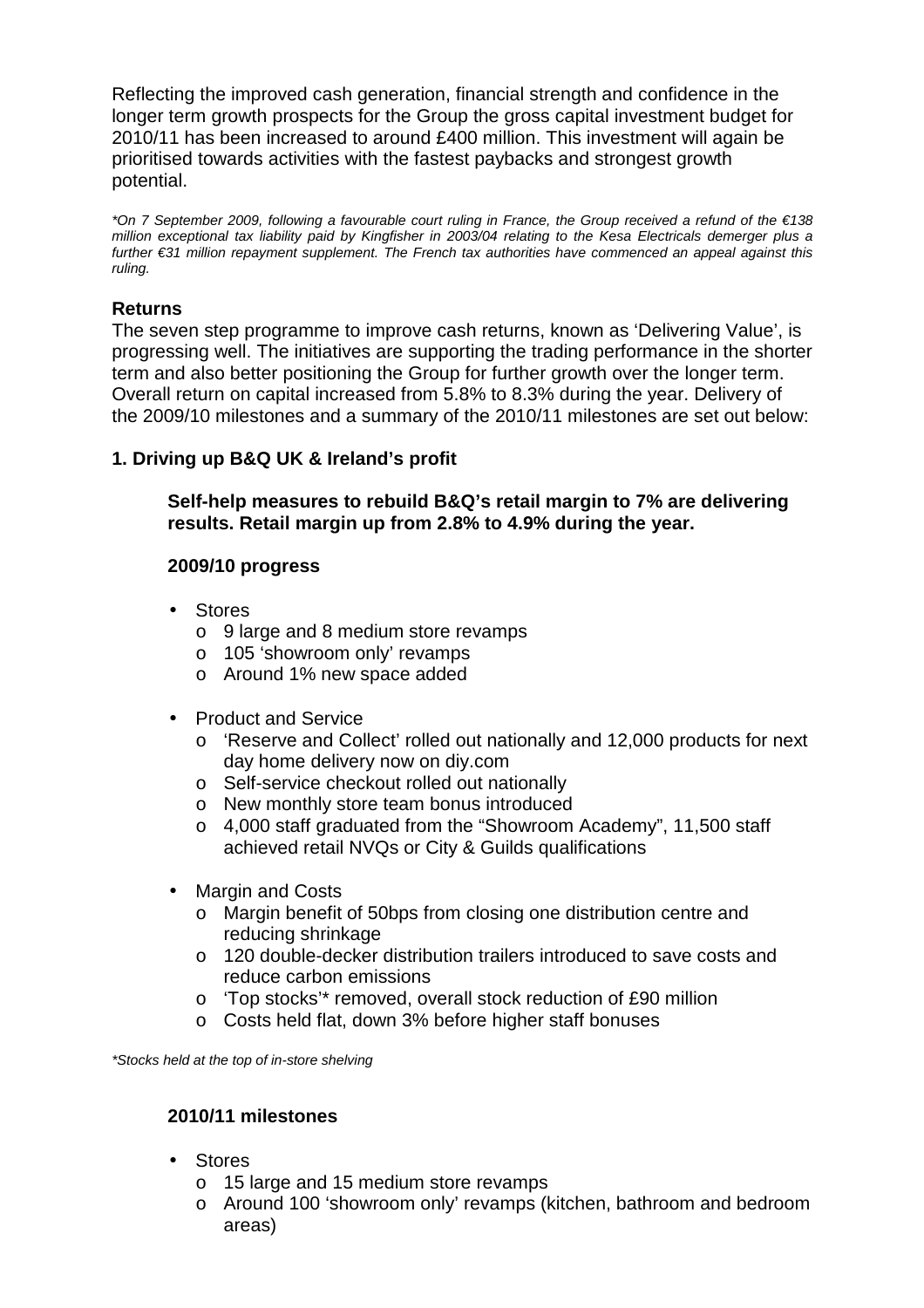- o No new space to be added
- Product and Service
	- o To broaden B&Q's customer offer several new or expanded product categories will be trialled in store to determine their suitability for a nationwide introduction in 2011/12 (e.g. eco and storage ranges)
	- o Extend retail NVQ or City & Guild qualification training programme to a further 9,500 staff
- Margin and Costs
	- o Direct sourcing to rise by 20%

# **2. Exploiting our UK Trade opportunity**

# **Screwfix offer extended. B&Q in-store** '**TradePoint**' **successfully trialled.**

# **2009/10 progress**

- Opened 9 new Screwfix outlets
- Launched 'Electricfix', a new specialist mail order catalogue operated by Screwfix exclusively for qualified electricians (14,000 electricians signed up)
- Trialled trade counter proposition for Plumbfix (for qualified plumbers) and Electricfix through 7 existing Screwfix outlets
- B&Q in-store trade offer ('TradePoint') successfully trialled in 9 large stores, maximising synergies with Screwfix

# **2010/11 milestones**

- National roll out of TradePoint format to 118 B&Q large stores
- Open 10 further Screwfix outlets
- Add specialist trade counters exclusive to Plumbers and Electricians within 100 existing Screwfix sites

# **3. Expanding our total French business**

## **2% new space added. Buying optimisation and cost efficiencies supporting profitability.**

# **2009/10 progress**

- Opened 4 net new stores, 1 relocation and 5 revamps, adding 2% new space
- Buying optimisation programme initiated, supporting margins
- Stock shrinkage rates reduced, gross margin benefit of 10bps
- Delivered targeted operating cost savings of €65m

- Open 3 net new stores, 1 relocation and 8 revamps, adding around 2.5% new space
- Extend buying optimisation programme
- Direct sourcing to rise by around 30%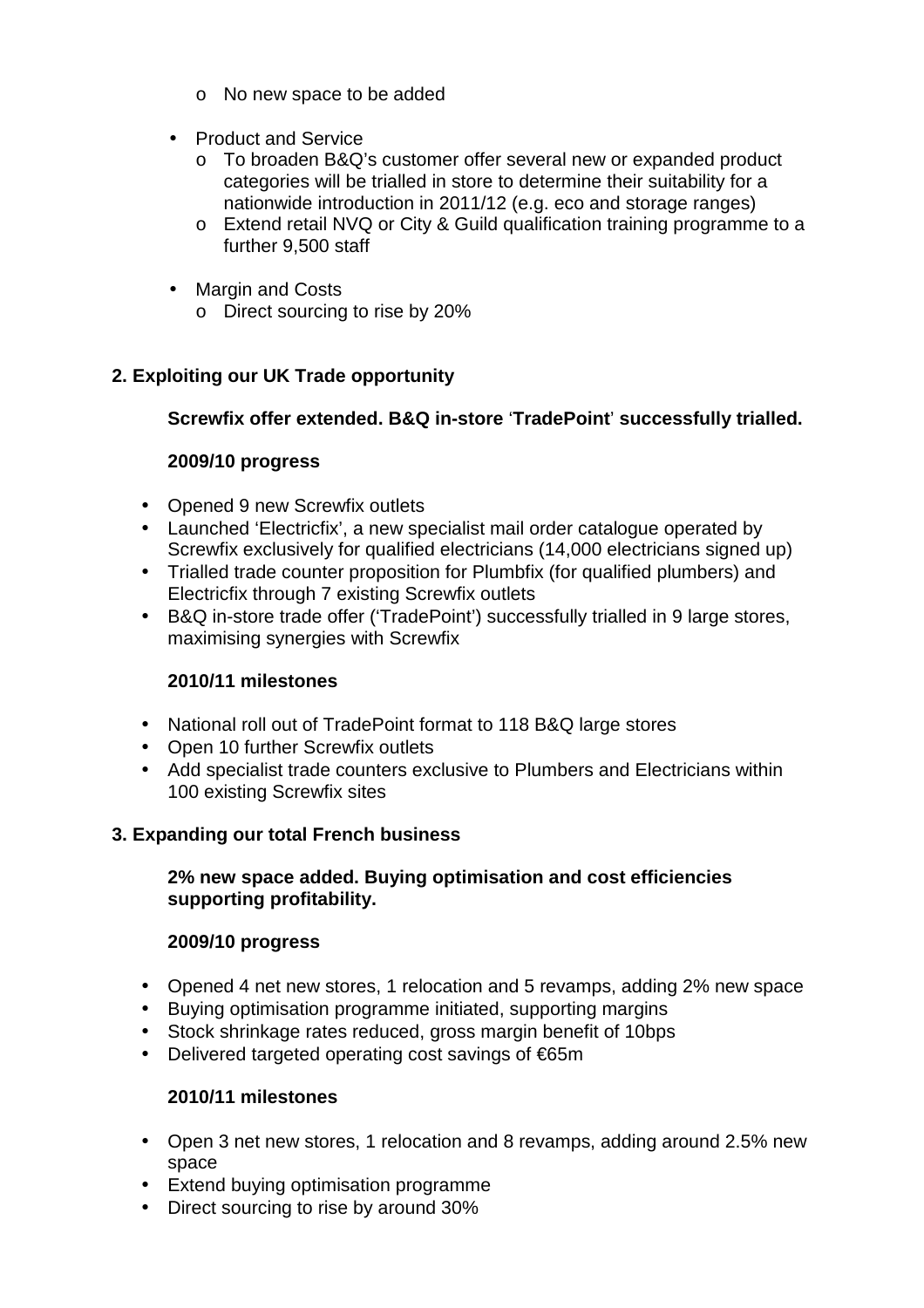- Development of a joint-sourced value brand common to both businesses ('Premier Prix')
- Up weighted new product launches and new advertising campaigns for both businesses

# **4. Rolling out in Eastern Europe**

## **20% space added during the year. Sales and profit growth continued.**

## **2009/10 progress**

- Opened 15 new stores, 5 in Poland, 5 in Turkey and 5 in Russia
- Total sales grew 10.9% (including 100% Turkey JV) to £1.6 billion\*

# **2010/11 milestones**

- Open a further 15 new stores, 6 in Poland, 5 in Turkey and 4 in Russia, adding around 15% new space
- Open new central distribution centre in Poland in H2 (to enable more direct sourcing)
- Trial smaller 'city store' format in Moscow (H2)

\* in constant currencies at 2008/09 year end exchange rates

# **5. Turning around B&Q China**

**Repositioning plan on track. Prior year losses almost halved, free cash flow positive in the year.** 

# **2009/10 progress**

- Store portfolio rationalised from 63 to 43, 2 stores downsized, more underway
- New store format trialled in Shanghai and extended to a further 11 stores
- In store supplier-funded representatives replaced with B&Q trained staff in most product areas in new format stores
- New single room make-over and single product installation service launched
- Central cost reduction initiatives progressing well, one regional office closed
- Working capital reduction in line with target, helping B&Q China generate a positive free cash flow in the year

- Complete the store rationalisation plan (2 further stores) and remaining downsizes
- Continue the new format trial
- Continue the work started in 2009 on re-engineering ranges from the current supplier led model to a more product led, traditional retail ranging model. This milestone will take around 2 years to complete, but is key to creating a sustainably profitable and scalable business
- Return to a profitable business model during H2, on track for a return to overall profitability in 2011/12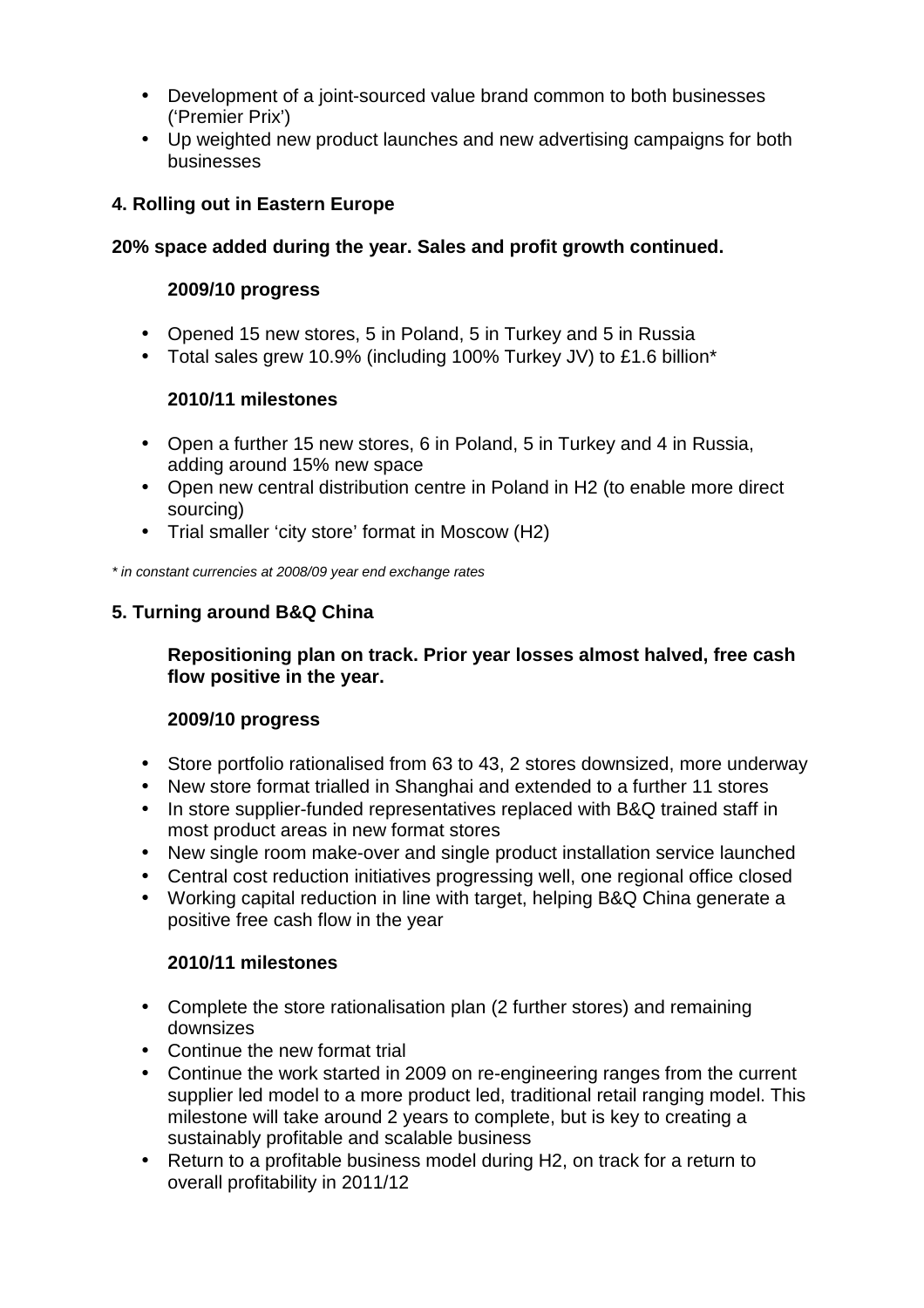## **6. Growing Group sourcing**

## **Direct sourcing through the Kingfisher Sourcing Office (KSO) network continued to grow.**

## **2009/10 progress**

- Shipped volumes of direct sourced product through Kingfisher's global sourcing network increased by 14% to around USD 800 million
- Work started on aligning buying processes within B&Q UK and Castorama France to enable more commonality of ranging in the future (e.g. 26% of 2010/11 outdoor leisure range will be common to both businesses)

### **2010/11 milestones**

- Increase volume of direct sourced shipments by 26% to USD 1 billion
- Commence alignment of range review calendars for major product categories to facilitate more cross-Group common sourcing

## **7. Reducing working capital**

## **Excellent progress, net working capital reduced by over £300 million.**

### **2009/10 progress**

- Delivered £315 million reduction despite the negative effects of legislative changes shortening French payment terms (known as LME)
- Reducing moving annual average stock days by 15
- Average payment terms on direct sourced product extended by 25 days

- 'Like for like' working capital to remain constant. Overall balance may increase due to further negative effects of the French LME and investment required for new stores
- Further extend average payment terms on direct sourced product by another 5 days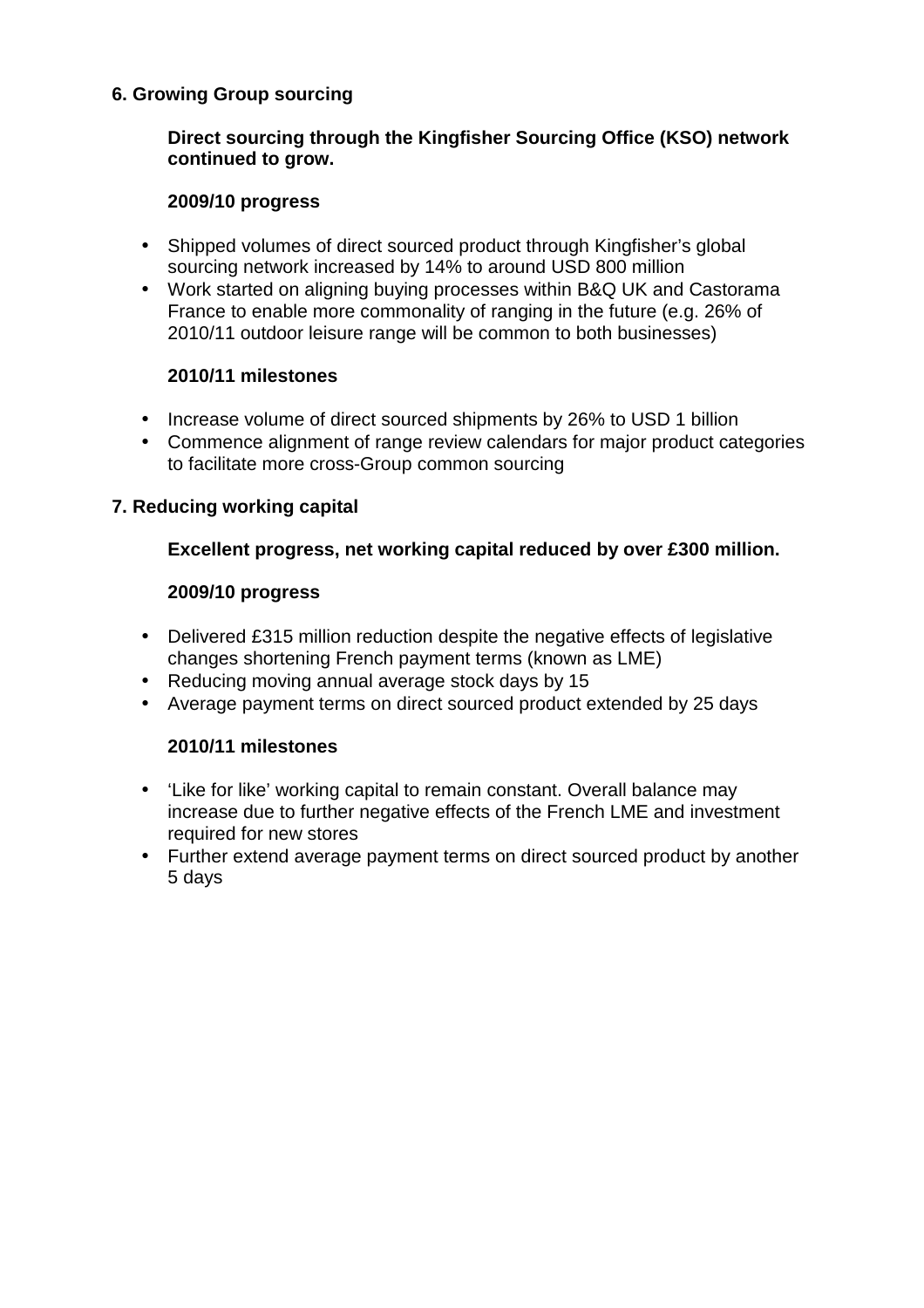## **Trading Review - FRANCE**

| Sales £m | 2009/10 | 2008/09 | $(Reported)$ (Constant) | % Change   % Change | % LFL<br>Change |
|----------|---------|---------|-------------------------|---------------------|-----------------|
| France   | 4,242   | 3,888   | 9.1%                    | $(0.6)$ %           | $(3.4)\%$       |

| <b>Retail profit £m</b> | 2009/10 | 2008/09 |       | % Change   % Change<br>(Reported)   (Constant) |
|-------------------------|---------|---------|-------|------------------------------------------------|
| France                  | 322     | 283     | 13.9% | 3.7%                                           |

France includes Castorama and Brico Dépôt. **All trading commentary below is in constant currencies.** 

### **Kingfisher France**

Kingfisher France total sales were £4.2 billion (-3.4% LFL, -3.0% on a comparable store basis) in a weak consumer environment. According to Banque de France\* sales for the market on a comparable store basis were down around 3%. Across the two businesses, four net new stores were opened, one was relocated and five were revamped, adding around 2% new space.

#### \*Banque de France data including relocated and extended stores

Retail profit margins were maintained benefitting from broadly flat gross margins, with higher own-brand sales penetration and buying optimisation benefits offsetting increased promotional activity across both businesses. Decisive management action to flex store costs and reduce costs meant the full year target of €65 million was achieved, helping to support retail profit margin.

**Castorama** delivered broadly flat total sales of £2.2 billion (-1.7% LFL, -0.9% on a comparable store basis) supported by its modernisation programme. Stores trading in the new format, now representing 57% of total selling space, continue to significantly outperform.

Seasonal categories were up around 1% LFL, benefitting from favourable weather and a new catalogue. Non-seasonal sales were down around 2% across most categories although energy saving products (representing around 11% of sales) and new ranges outperformed.

Strong working capital improvements were delivered across the year. Annual average stock days were reduced by 16 days year on year, driven by a store stock reduction programme and supply chain improvements.

**Brico Dépôt**, which more specifically targets the professional tradesman, delivered total sales down 1.2% to £2.0 billion (-5.4% LFL). Trade demand has been weak across the year (market\* down 11% across the year), impacted by the slowdown in housing starts (down 17%) and big project planning consents (down 18%). Self-help initiatives progressed well, including updated catalogues, new ranges (e.g. kitchens +5% LFL, bathrooms +7% LFL) and the stepping up of 'arrivages' promotions (rolling programme of one-off special buys).

\*Private building market down 11% (Jan-Dec 09) according to UNIBAL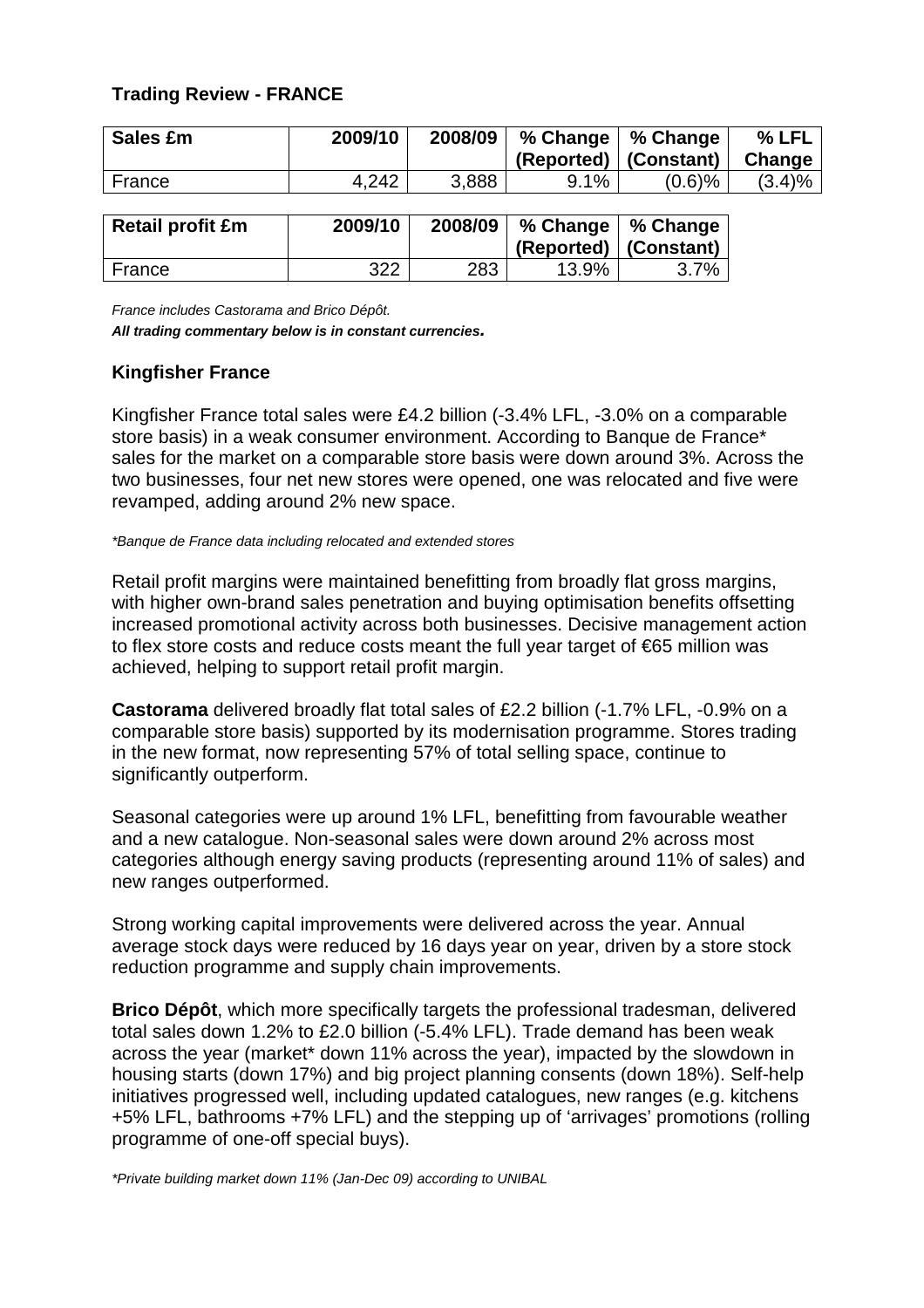## **Trading Review – UK & IRELAND**

| Sales £m                | 2009/10 | 2008/09 | % Change   | % Change   | $%$ LFL |
|-------------------------|---------|---------|------------|------------|---------|
|                         |         |         | (Reported) | (Constant) | Change  |
| UK & Ireland            | 4,442   | 4,379   | 1.4%       | 1.2%       | (0.1)%  |
|                         |         |         |            |            |         |
| <b>Retail profit £m</b> | 2009/10 | 2008/09 | % Change   | % Change   |         |
|                         |         |         | (Reported) | (Constant) |         |
| UK & Ireland            | 217     | 132     | 64.8%      | 64.5%      |         |

UK & Ireland includes B&Q in the UK & Ireland and Screwfix. Prior year figures include the now ceased Trade Depot trial and have been restated to include Ireland.

**All trading commentary below is in constant currencies.** 

## **Kingfisher UK & Ireland**

Kingfisher UK & Ireland delivered total sales up 1.2% to £4.4 billion (-0.1% LFL) and retail profit up 64.5%, supported by strong sales, gross margin benefits and further cost initiatives. The total home improvement market\* was relatively resilient, down around 0.3%, with better early spring weather and renewed consumer interest in the home and DIY helping offset the negative impacts of the recession However, both the Trade and the Irish markets were challenging throughout the year. Kingfisher's UK businesses in aggregate outperformed the market.

\* Market data from GfK for the UK leading retailers of home improvement products and services (including new space). However, this data excludes private retailers e.g. IKEA and smaller independents.

**B&Q UK & Ireland's** total reported sales grew 2.6% (+1.3% LFL) to £4.0 billion. More favourable weather boosted sales of outdoor products, up around 6%, and kitchen, bathroom and bedroom sales were up around 7%, with improved merchandising, new ranges and competitor withdrawal helping drive market share at a time of weak consumer appetite for bigger ticket purchases. Sales of DIY and decorative products remained relatively resilient, down around only 2%, with less house moving activity offset by renewed consumer interest in DIY and low-cost room makeovers.

Retail profit grew 79.4% to £195 million. For the second year in a row gross margin percentage increased, up 110 basis points (2008/09: +60 basis points) despite the costs of clearing 'top stocks'\* across the store estate during Q3. Gross margins benefitted from lower mark down activity, better sales of higher margin products, shrinkage reduction and supply chain cost efficiencies. A strong focus on operating cost efficiencies also continued, resulting in flat overall costs year on year despite 1% underlying cost inflation, 1% new store space and a higher level of staff bonus.

Following successful trials of a lower-cost large store revamp last year (around £1 million versus £2.5 million for a standard revamp), a further nine were completed during 2009/10 as well as eight medium format stores. In addition, 80 more limited revamps were completed which focus only on the main showroom categories (kitchen, bathroom and bedroom). B&Q UK & Ireland now has 119 large stores (66 in the modern format) and 211 medium stores (of which 185 have been modernised).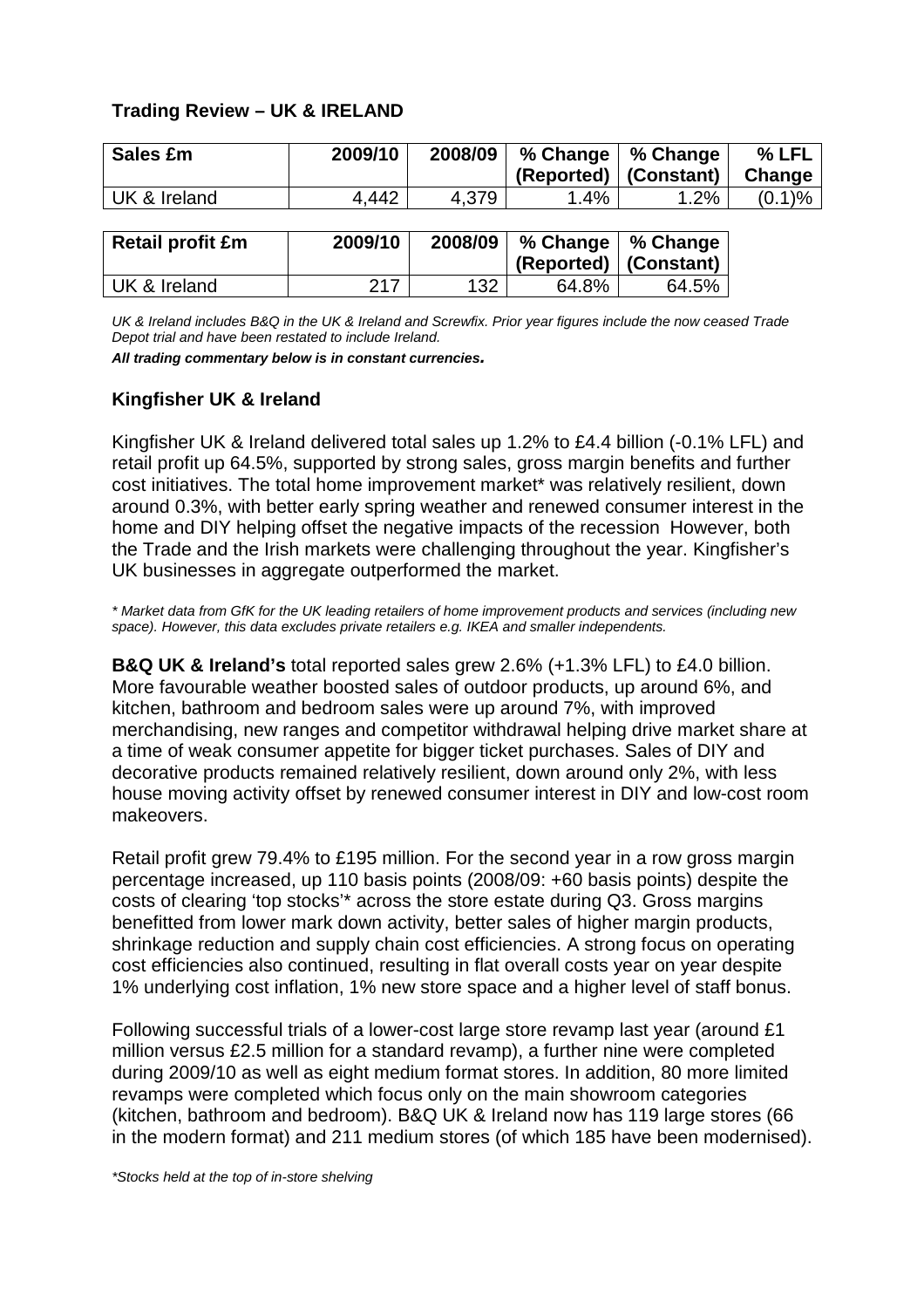## **Trade**

**Screwfix** limited the impact of a challenging trade market with total sales declining 4.3% to £471 million compared with the wider Trade market\* which we estimate to have declined around 15%. Initiatives that drove market share gains included the continued roll out of trade counters and the new 'Plumbfix' and 'Electricfix' specialist mail order catalogues. Nine trade counters were opened during the year, taking the total to 147. Almost 60% of total sales are now generated from these physical outlets. Retail profit was £22 million, down £8 million reflecting the sales decline and investment in new outlets.

During 2009/10 B&Q successfully trialled **'TradePoint'**, a new trade market offer exclusive to tradesmen. The new proposition takes the very best of B&Q (extended opening hours, convenient locations, heavy building ranges, showrooms and the rest of the stores' retail products) and adds the best of Screwfix's ranges and logistics expertise to create a merchant environment with extended trade brands and trade only prices, all exclusively for tradesmen. This offer is unique in the UK and is expected to boost Kingfisher's low share in the professional trade market.

TradePoint is a 4,000 square feet dedicated area within a B&Q store. It has its own separate entrance, exit and payment area, a trade only manager and a team of eight to meet the trademen's needs. Access is restricted to TradePoint members who have been verified as genuine tradesmen. Trade customers choose from a catalogue of 12,000 specialist and trade branded products and place their order with staff at a manned counter. For those 8,000 items held in stock, the products are picked within seven minutes by TradePoint staff from a 3,000 sq ft warehouse behind the counter. For non-stocked items, overnight delivery is arranged. Trade customers can also shop the rest of the B&Q store with special catalogue pricing available to them on a large range of B&Q products.

TradePoint uses space made available by ongoing work at B&Q to merchandise its existing ranges in less space. In the trial stores around half of TradePoint customers are new to B&Q, space utilisation is improved and gross margins are higher than those achieved on the current trade offer. After staff costs, catalogue production costs and marketing the format generates an attractive incremental profit. The initial investment is expected to payback within two years.

National coverage in 118 large B&Q stores is expected by late summer 2010 from a capital investment of around £26 million plus net working capital of around £4 million. The impact of the roll out will be profit neutral in 2010/11.

\*Based on the Builders' Merchants Federation data for the 12 months to Jan 2010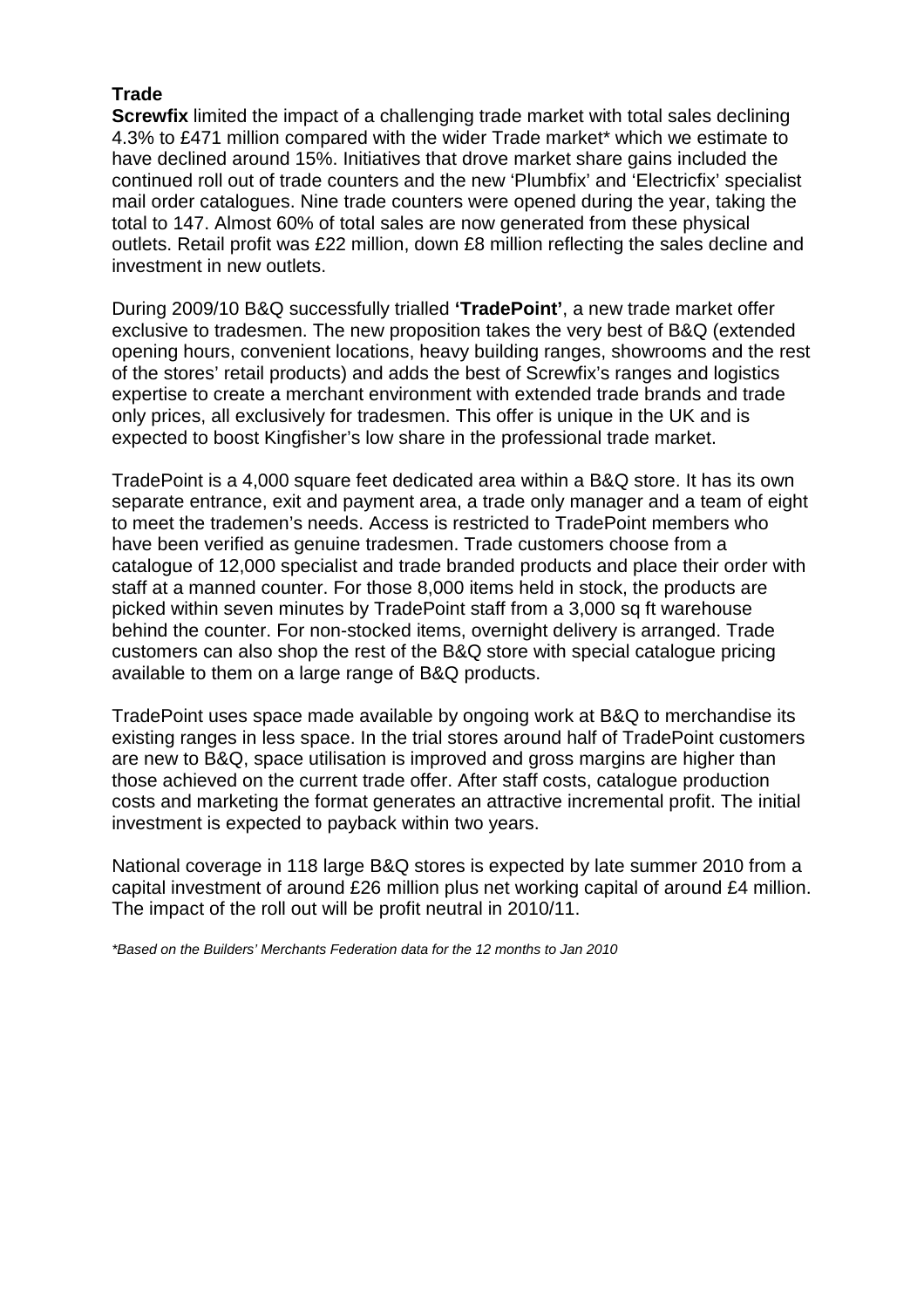## **Trading Review – OTHER INTERNATIONAL**

| <b>Sales £m</b>     | 2009/10 | 2008/09 | % Change<br>(Reported) | % Change<br>(Constant) | $\%$ LFL $_{\odot}$<br>Change |
|---------------------|---------|---------|------------------------|------------------------|-------------------------------|
| Other International | .819    | 759     | 3.5%                   | 5.1%                   | $(0.2)$ %                     |

| <b>Retail profit £m</b> | 2009/10 | 2008/09 | % Change<br>(Reported) | % Change<br>(Constant) |
|-------------------------|---------|---------|------------------------|------------------------|
| Other International     | 125     | 88      | 41.7%                  | 77.8%                  |

Other International includes Poland, China, Spain, Russia, Turkey JV and Hornbach in Germany. Continuing operations only. JV and Associate sales are not consolidated. Prior year figures have been restated to exclude Ireland.

**All trading commentary below is in constant currencies.** 

Other International total sales increased 5.1% to £1.8 billion (LFL sales broadly flat). Retail profit was up 77.8% to £125 million, reflecting strong growth in Poland and lower losses in China.

During 2009/10, 16 stores opened, five in Poland, five each in Turkey and Russia and one in Spain, adding around 18% new space. A further 16 stores are planned for 2010/11, including six in Poland, five in Turkey, four in Russia and one in Spain.

In **Eastern Europe** sales in **Poland** were up 8.0% to £1.0 billion (+0.3% LFL despite a tough comparative of +9.8%) reflecting good growth in expanded decoration ranges and a good response to the new garden catalogue. Retail profits were up 10.7% to £125 million with gross margin percentage slightly higher benefitting from sales of higher margin products and buying scale benefits. Costs grew slower than sales due to tight cost control. **Russia** continued to be encouraging with sales up 18.6% to £163 million and trading profitably at store level. In **Turkey**, Kingfisher's 50% JV, Koçtaş, grew retail profit by almost 40% due to tight cost control.

Elsewhere, **Spain** delivered its first retail profit with sales up 28.2% to £200 million, significantly outperforming the market. **Hornbach**, in which Kingfisher has a 21% economic interest, contributed £31 million to retail profit (2008/09: £29 million).

**B&Q China** sales declined 11.1% to £444 million primarily reflecting 20 fewer net stores now trading compared to the prior year. As the year progressed the housing market improved, boosting demand. LFLs were down 3.3% (2008/09: down 27.9%) and losses of £34 million were almost half that of the previous year. The turnaround plan announced last year is progressing well.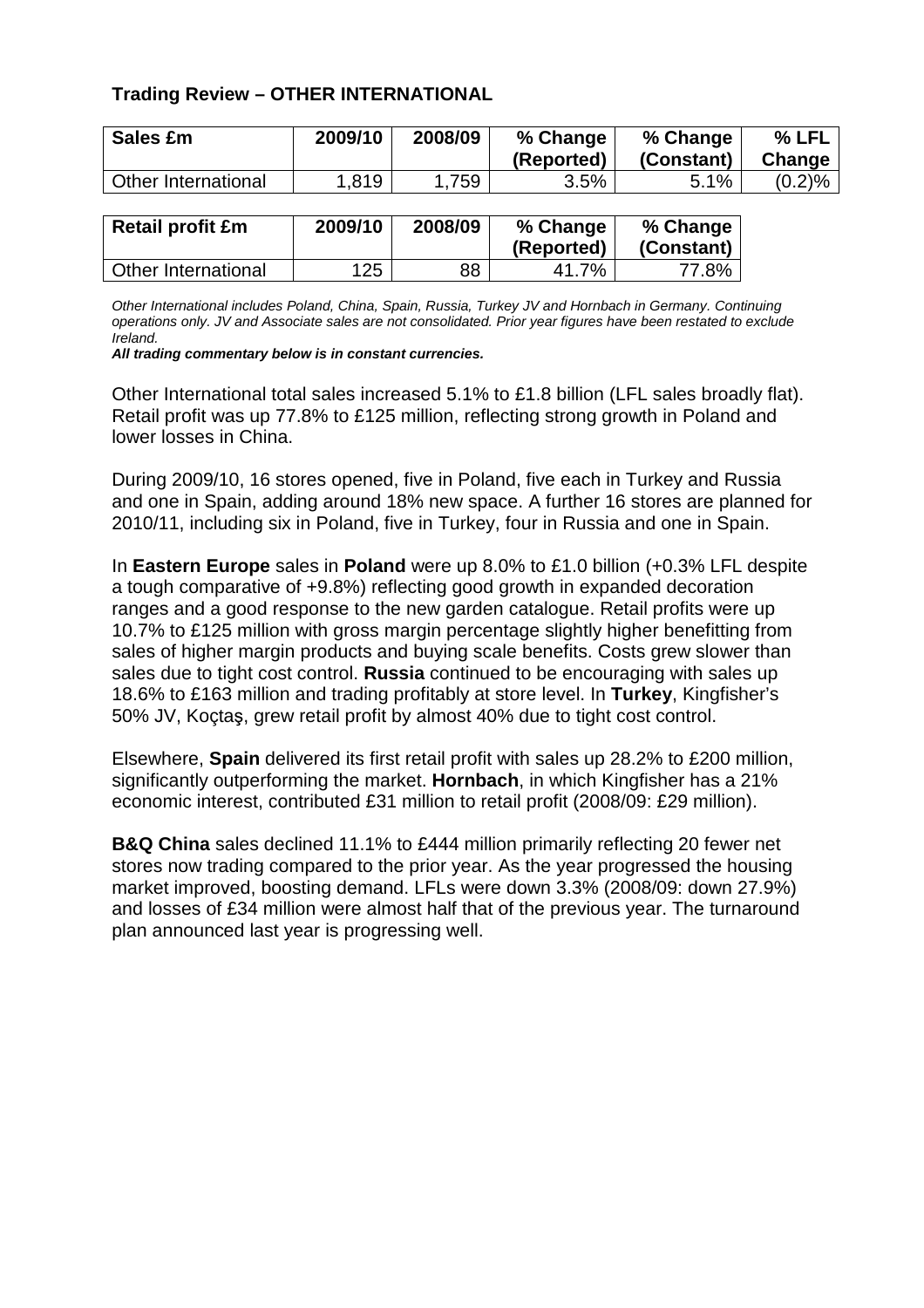## **Financial Review**

### **Financial summary**

Profit and EPS including all exceptional items for the year ended 30 January 2010 is set out below:

|                              | 2009/10 | 2008/09 | Increase |
|------------------------------|---------|---------|----------|
| Profit for the year          | £385m   | f206m   | 86.9%    |
| Basic EPS – total operations | 16.5p   | 8.9p    | 85.4%    |

A summary of the continuing reported financial results for the year ended 30 January 2010 is set out below.

|                                   | 2009/10<br>£m | 2008/09<br>£m     | Increase |
|-----------------------------------|---------------|-------------------|----------|
| <b>Sales</b>                      | 10,503        | 10.026            | 4.8%     |
| Adjusted pre-tax profit           | 547           | 368               | 48.6%    |
| Adjusted basic earnings per share | 16.4p         | 11.0 <sub>D</sub> | 49.1%    |
| <b>Dividends</b>                  | 5.500p        | 5.325p            | 3.3%     |

A reconciliation of statutory profit to adjusted profit is set out below:

|                                              | 2009/10<br>£m | 2008/09<br>£m | Increase |
|----------------------------------------------|---------------|---------------|----------|
| Profit before taxation                       | 566           | 90            | 528.9%   |
| Exceptional items before taxation            | (17)          | 273           | 51.2%    |
| Profit before exceptional items and taxation | 549           | 363           |          |
| Financing fair value remeasurements          | (2)           | 5             | 48.6%    |
| Adjusted pre-tax profit                      | 547           | 368           |          |

#### **Overview**

Total **sales** on continuing businesses grew 4.8% to £10.5 billion on a reported rate basis, and 1.1% on a constant currency basis. During the year, an additional three net new stores were opened taking the store network to 805 (excluding Turkey JV). This includes the impact of rationalising 20 net stores in China and five in Trade Depot. On a LFL basis, Group sales were down 1.5%.

**Retail profit** before exceptional items grew by 32.1% to £664 million and by 74.6% to £681m including exceptional items. In the current year there was an exceptional profit of £17 million from the sale of properties.

The net **interest** charge for the year was £57 million, down £26 million on the prior year. Lower average net debt levels and lower interest rates reduced net finance costs by £37 million. This was partly offset by a £11 million increase in the non cash accounting charge arising primarily from a higher net deficit on the defined benefit pension scheme.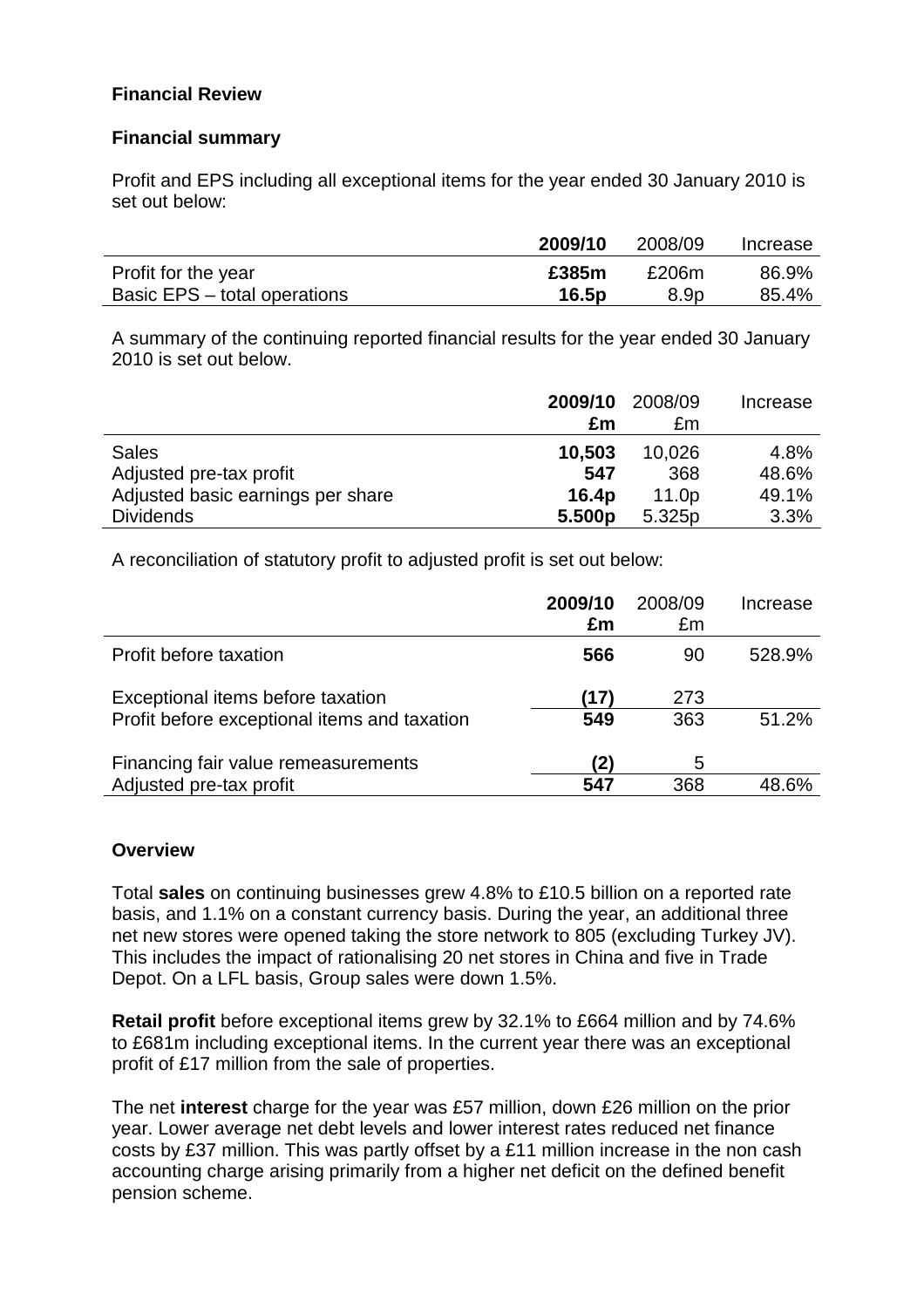**Profit before tax** grew by £476 million to £566 million as a result of improved trading in the year and the significant level of exceptional costs in the prior year. On a more comparable basis, which removes the impact of one off items and fair value remeasurements, **adjusted pre-tax profit** grew by 48.6% to £547 million.

**Profit for the year** which included discontinued operations in the prior year grew by 86.9% to £385 million. Discontinued operations in the prior year related to Castorama Italy which was disposed of in 2008/09. This resulted in the Group recording a **basic EPS** of 16.5p which is up 7.6p (85.4%) in the year.

### **Interest**

As discussed above net interest has decreased by £26 million in the year. The breakdown is as follows:

|                                                            | 2009/10<br>£m | 2008/09<br>£m |
|------------------------------------------------------------|---------------|---------------|
| Cash                                                       |               |               |
| Interest on net debt                                       | (54)          | (91)          |
| <b>Non Cash</b>                                            |               |               |
| Interest (charge)/return on defined benefit pension scheme | (4)           | 13            |
| Financing fair value remeasurements                        | 2             | (5)           |
| Other                                                      | (1)           |               |
| <b>Statutory net interest</b>                              | (57)          | (83)          |

## **Taxation**

The effective rate of tax, calculated on profit before exceptional items, prior year tax adjustments and the impact of rate changes is 30% (2008/09: 31%). The overall rate is 32% (2008/09: 98%). In the previous year the overall unadjusted tax rate was distorted by limited tax relief on the exceptional charge.

| <b>Effective tax rate calculation 2009/10</b> | <b>Profit</b><br>£m | Tax<br>£m | <b>Effective</b><br>rate |
|-----------------------------------------------|---------------------|-----------|--------------------------|
| Profit before tax and tax thereon             | 566                 | 181       | 32%                      |
| Less exceptional profit and tax thereon       | (17)                |           |                          |
| Less prior year adjustment                    |                     |           |                          |
| Total                                         | 549                 | 167       | 30%                      |

Kingfisher's effective tax rate is sensitive to the blend of tax rates and profits in the Group's various jurisdictions. Whilst we will continue to plan our tax affairs efficiently and adopt a prudent approach towards providing for uncertain tax positions we are aware that with pressure on government finances the tax cost of multinationals may increase over time.

The tax rates for this financial year and the expected rates for next year are as follows: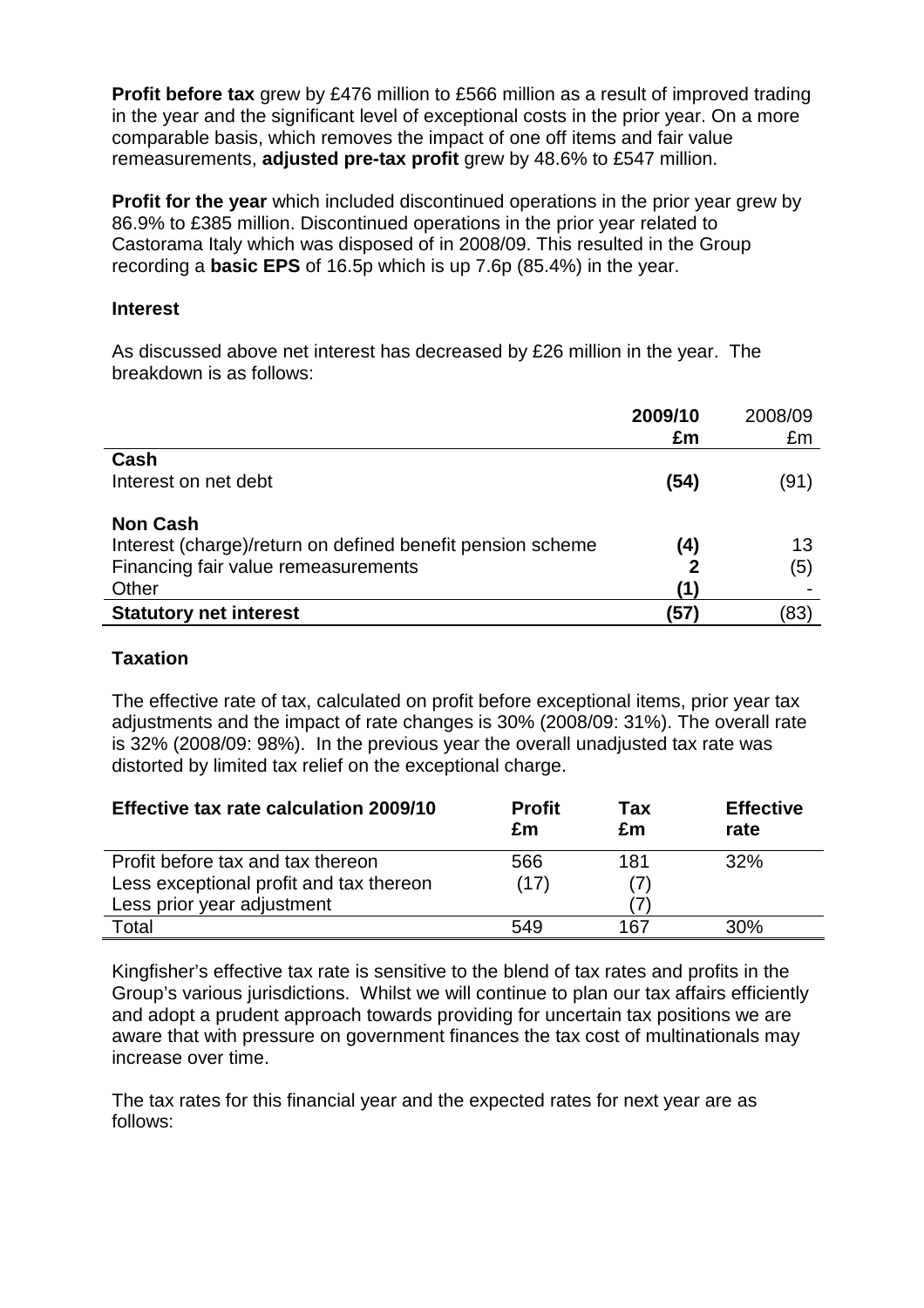| <b>Jurisdiction</b>   | <b>Statutory tax rate</b><br>2010/11 | <b>Statutory tax rate</b><br>2009/10 |
|-----------------------|--------------------------------------|--------------------------------------|
| UK                    | 28%                                  | 28%                                  |
| France                | 34.43%                               | 34.43%                               |
| Poland                | 19%                                  | 19%                                  |
| <b>Rest of Europe</b> | $0\% - 34\%$                         | $0\% - 34\%$                         |
| Asia                  | 16.5% - 25%                          | 16.5% - 25%                          |

#### **French tax receipt**

On 7 September 2009, following a favourable tax ruling in France, the Group received a refund of the €138 million exceptional tax liability paid by Kingfisher in 2003/04 relating to the Kesa Electricals demerger plus a further €31 million repayment supplement. The French tax authorities have appealed the ruling. As a result the Group has not recognised the €169 million as income in the current year.

#### **Taxation risk management**

Kingfisher's tax strategy is to manage its tax affairs efficiently and in a way which enhances shareholder value whilst balancing the tax risk it faces. Tax risks can arise from change in law, differences in interpretation of law, changes in tax rates and the failure to comply with the tax law and associated procedures. The Group manages and controls these risks through local management, its Group tax department and appropriate advice from reputable professional firms. Where disputes arise with the tax authorities the Group addresses the areas of dispute promptly in a professional, open and constructive manner.

### **Exceptional items**

|                                       | 2009/10   | 2008/09      |
|---------------------------------------|-----------|--------------|
|                                       | £m        | £m           |
|                                       | (Charge)/ | $(Change)$ / |
|                                       | gain      | gain         |
| Profit on disposal of properties      | 17        | 13           |
| China restructuring                   |           | (107)        |
| UK restructuring                      |           | (19)         |
| Carrying value impairment of Hornbach |           | (36)         |
| Impairment of goodwill                |           | (124)        |
| Post-tax profit on disposal of Italy  |           | 178          |
|                                       | 17        | (95)         |
| Tax on exceptional items              |           |              |
| <b>Net exceptional items</b>          | 10        | (88)         |

The Group has recorded an exceptional post-tax profit of £10 million in the year (2008/09: loss £88 million). The profit was in relation to the disposal of properties which realised a pre-tax net gain of £17 million (2008/09: £13 million gain).

In 2008/09 the Group recorded an exceptional loss of £107 million relating to the B&Q China turnaround plan and £19 million in relation to the closure of the Trade Depot trial in the UK. Both plans have progressed well.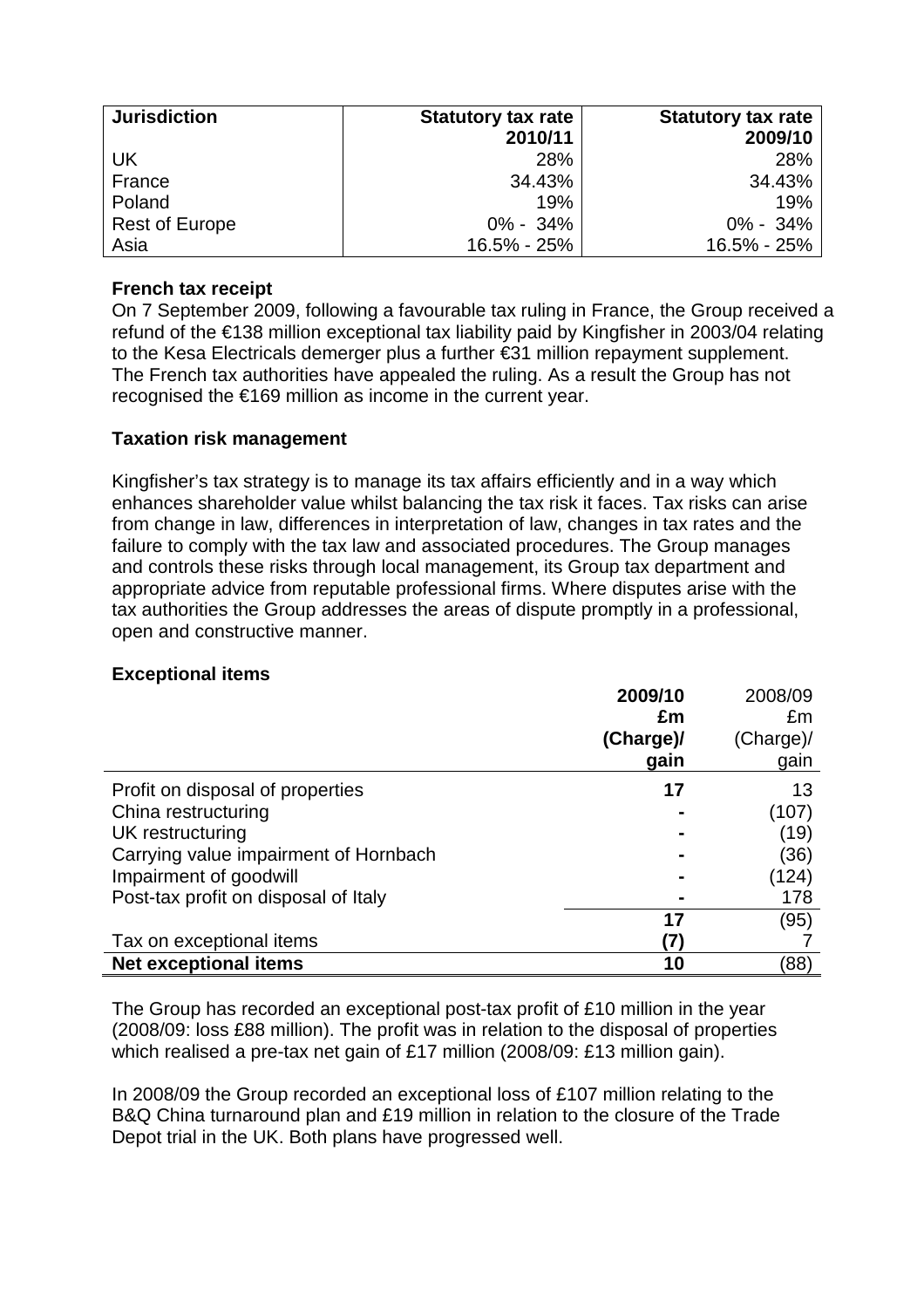## **Earnings per share**

Total earnings per share have increased by 85.4% to 16.5p (2008/09: 8.9p).

Excluding businesses sold, earnings per share were 16.5p (2008/09: 0.2p). The increase year on year is as a consequence of improved performance and the level of exceptional charges in the prior year. On a more comparable basis, removing the impact of exceptional items and financing fair value remeasurements, adjusted basic earnings per share have increased by 49.1% to 16.4p.

| 2009/10 | 2008/09          |
|---------|------------------|
| 16.5p   | 0.2p             |
| (0.7)p  | 11.7p            |
| (0.1)p  | 0.1 <sub>p</sub> |
| 0.7p    | (1.0)p           |
|         |                  |
| 16.4p   | 11.0p            |
|         |                  |

#### **Dividends**

Given the operational performance in 2009/10 and confidence in delivery of the seven point 'Delivering Value' plan, the Board believes that it is appropriate to increase the final dividend for the year. The Board has proposed a final dividend of 3.575p per share, up 5.1% compared with the final dividend last year. The total dividend for the year is 5.5p per share, covered 3.0 times by adjusted earnings (2008/09: 2.1 times).

The final dividend for the year ended 30 January 2010 will be paid on 18 June 2010 to shareholders on the register at close of business on 7 May 2010, subject to approval of shareholders at the Company's Annual General Meeting, to be held on 17 June 2010. A dividend reinvestment plan (DRIP) is available to all shareholders who would prefer to invest their dividends in the shares of the Company.

The shares will go ex-dividend on 5 May 2010. For those shareholders electing to receive the DRIP the last date for receipt of electing is 27 May 2010.

In the future it is proposed that the Group's interim dividend will be calculated automatically as 35% of the prior year's total dividend. Based on this, the interim dividend to be paid in November 2010 would be 1.925p per share. The final dividend will continue to be proposed each year as part of the March full year announcement.

### **Return on Capital (ROC)**

The Group has two main Return on Capital (ROC) measures.

The first measure, Standard Return on Capital is primarily a Group measure. It is stated on a non-lease adjusted basis, although we also quote a lease adjusted number. The asset base includes goodwill.

The second measure, Lease Adjusted ROC excluding Goodwill is used to monitor performance at a geographic divisional level.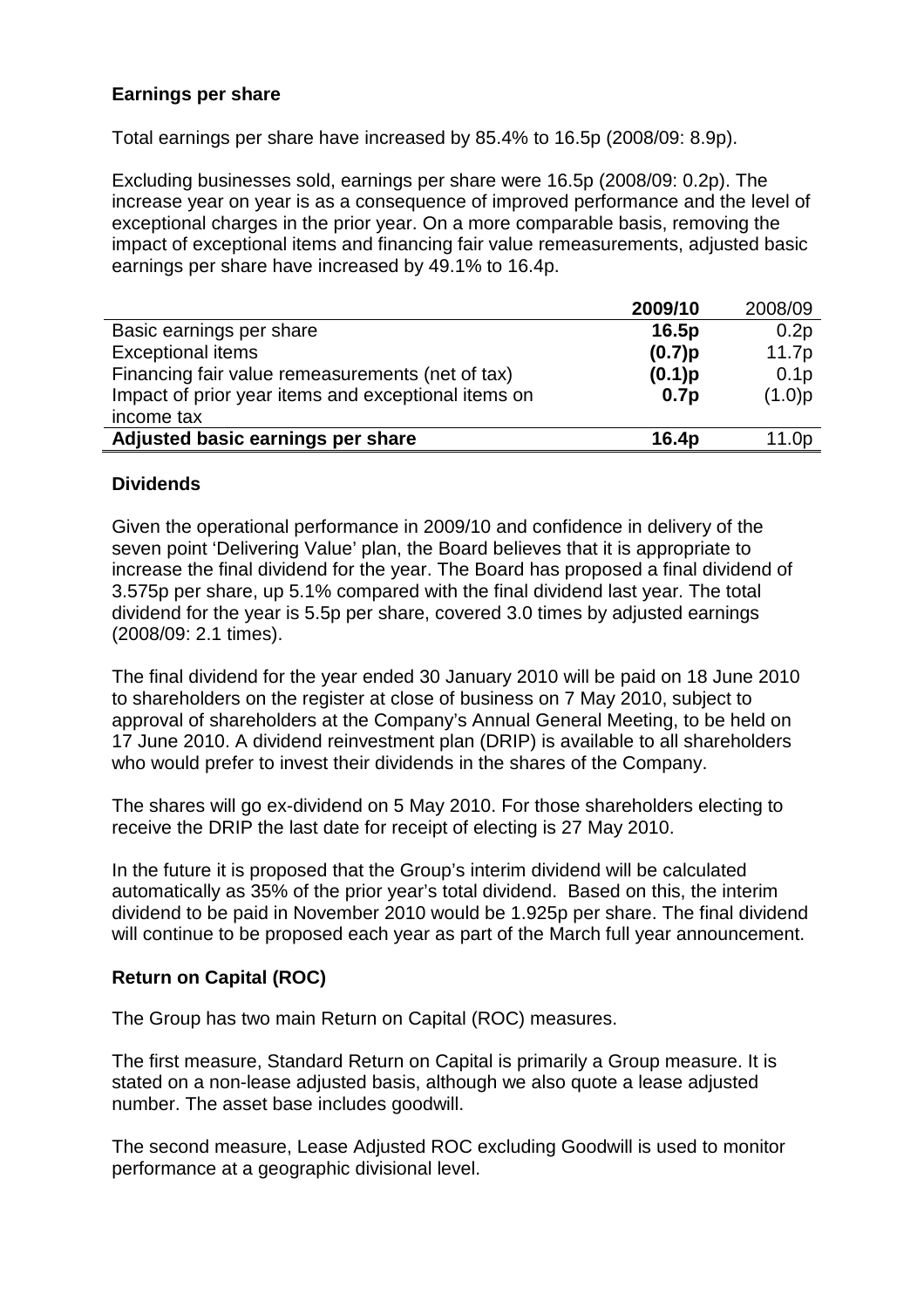## **Standard Return on Capital**

|                         |      |      | 2009/10 2008/09 Increase/(decrease) |
|-------------------------|------|------|-------------------------------------|
| Return on capital (ROC) | 8.3% | 5.8% | $2.5\%$ pps                         |

For Standard ROC, Return is calculated as post tax Retail Profit less central costs and excluding exceptional items, other than realised property profit. Return is then divided by a two point average of Invested Capital (calculated as Net Assets excluding Net Debt and Pension related items including related Deferred Tax). Return and Invested Capital have been restated to exclude Castorama Italy in 2008/09 for comparability to 2009/10.

The strong operating performance combined with improved asset turns has resulted in the Standard ROC performance increasing from 5.8% (restated 2008/09) to 8.3% in 2009/10 compared to the Group's weighted average cost of capital (WACC) 7.8%.

Lease adjusted ROC is based on the same definition except it excludes property lease costs, and Invested Capital is adjusted for lease costs capitalised at the long term property yield. Lease adjusted ROC has increased from 5.6% (restated 2008/09) to 6.8% in 2009/10.

#### **Lease adjusted ROC excluding goodwill and property profit**

Kingfisher's underlying ROC by geographic division is set out below. Return is stated adjusted for property lease costs and before property profits. Invested capital excludes goodwill but includes capitalised leases. 2008/09 results exclude Castorama Italy and Ireland has been moved to the UK & Ireland geographic division from the Other International division. Other International includes the Group's share of Joint Venture and Associate income net of tax and Invested Capital:

|                                                                                                                                                                                                                                                                                                                                                                                                                                                                                    | Retail<br><b>Sales</b><br>£bn | of Group<br>sales % | Capital<br>(IC)<br>£bn $(1)$ | Proportion Invested Proportion Returns % (ROC)<br>of Group<br>IC $%$ |         |         |
|------------------------------------------------------------------------------------------------------------------------------------------------------------------------------------------------------------------------------------------------------------------------------------------------------------------------------------------------------------------------------------------------------------------------------------------------------------------------------------|-------------------------------|---------------------|------------------------------|----------------------------------------------------------------------|---------|---------|
|                                                                                                                                                                                                                                                                                                                                                                                                                                                                                    |                               |                     |                              |                                                                      | 2009/10 | 2008/09 |
| UK & Ireland                                                                                                                                                                                                                                                                                                                                                                                                                                                                       | 4.4                           | 42%                 | 5.7                          | 63%                                                                  | 6.4%    | 5.4%    |
| France                                                                                                                                                                                                                                                                                                                                                                                                                                                                             | 4.3                           | 41%                 | 2.0                          | 22%                                                                  | 12.4%   | 11.9%   |
| Other International                                                                                                                                                                                                                                                                                                                                                                                                                                                                | 1.8                           | 17%                 | 1.4                          | 15%                                                                  | 9.5%    | 7.7%    |
| $\left(1\right)$ $\blacksquare$ $\blacksquare$ $\blacksquare$ $\blacksquare$ $\blacksquare$ $\blacksquare$ $\blacksquare$ $\blacksquare$ $\blacksquare$ $\blacksquare$ $\blacksquare$ $\blacksquare$ $\blacksquare$ $\blacksquare$ $\blacksquare$ $\blacksquare$ $\blacksquare$ $\blacksquare$ $\blacksquare$ $\blacksquare$ $\blacksquare$ $\blacksquare$ $\blacksquare$ $\blacksquare$ $\blacksquare$ $\blacksquare$ $\blacksquare$ $\blacksquare$ $\blacksquare$ $\blacksquare$ |                               |                     |                              |                                                                      |         |         |

(1) Excluding goodwill of £2.4billion.

### **Free cash flow**

A reconciliation of free cash flow and cash flow movement in net debt is set out below: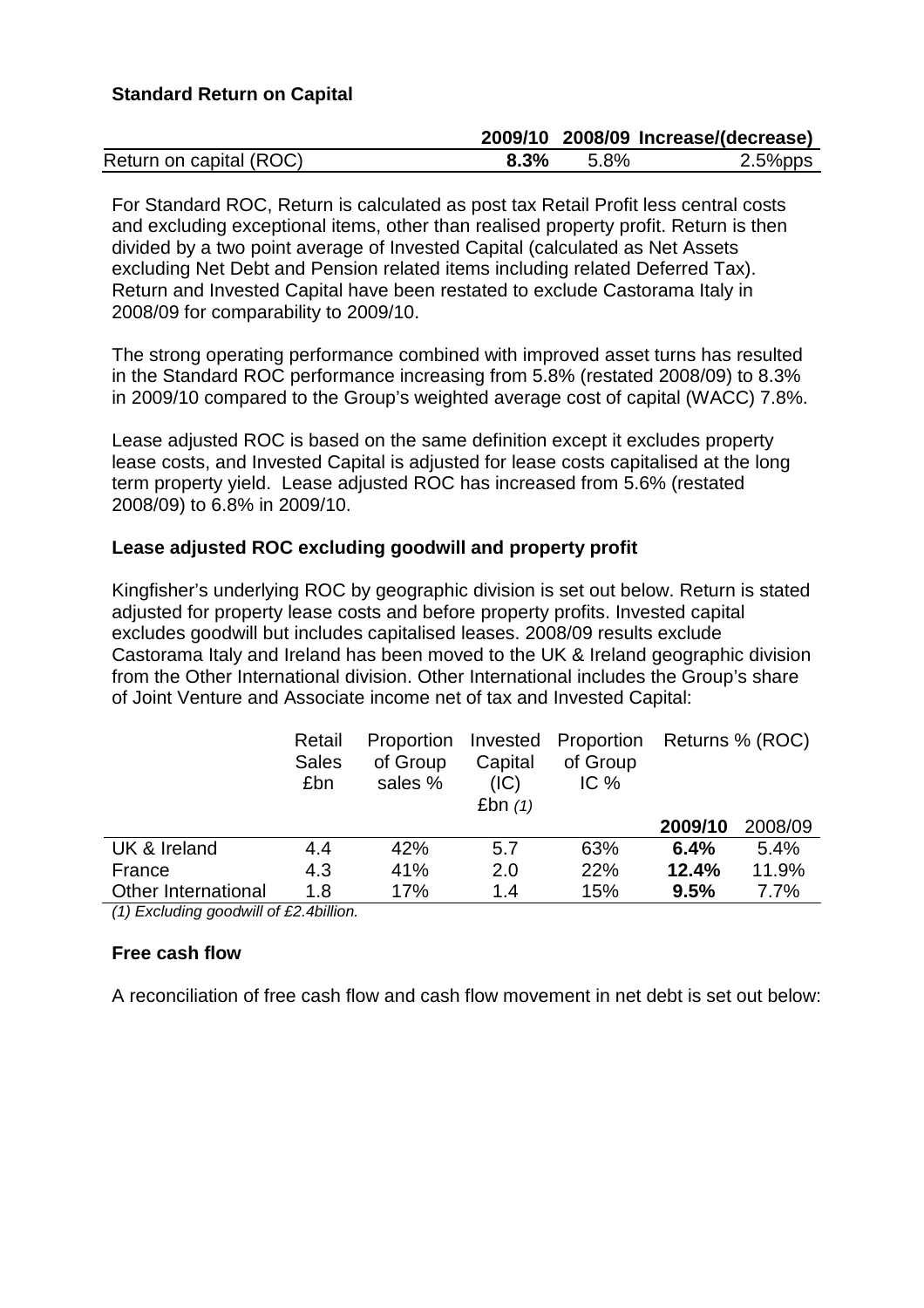|                                                      | 2009/10 | 2008/09 |
|------------------------------------------------------|---------|---------|
|                                                      | £m      | £m      |
| Operating profit (before exceptional items)          | 606     | 446     |
| Other non cash items <sup>1</sup>                    | 319     | 310     |
| Change in working capital (before exceptional items) | 315     | 180     |
| Pensions and provisions (before exceptional items)   | (68)    | (50)    |
| Operating cash flow                                  | 1,172   | 886     |
| Interest paid <sup>2</sup>                           | (63)    | (94)    |
| Tax paid $2$                                         | (151)   | (77)    |
| Net capital expenditure                              | (197)   | (328)   |
| Free cash flow                                       | 761     | 387     |
| Dividends paid                                       | (125)   | (125)   |
| French tax receipt                                   | 148     |         |
| <b>Discontinued operations</b>                       |         | 546     |
| Other <sup>3</sup>                                   | (44)    | (23)    |
| Cash flow movement in net debt                       | 740     | 785     |

<sup>1</sup>Includes depreciation and amortisation, share-based compensation charge, pension service cost, share of post-tax results of JVs and associates and profit/loss on retail disposals.

 $^2$  Excludes French tax receipt - £120 million tax and £28 million repayment supplement.

<sup>3</sup>Includes exceptional items (excluding property disposals), dividends received from JVs and associates, purchase of own shares and purchase of minority interests.

The Group exceeded its financial net debt target for the year, reporting year end net debt of £250 million (2008/09: £1,004 million). On a constant currency basis net debt has decreased by £1.45 billion over the last two years from £1.7 billion.

Free cash flow of £761 million was generated in the year, an improvement of £374 million year on year largely due to increased profits, a reduction in working capital and lower capital expenditure.

Working capital improvement was driven in particular by a focus on stock which reduced by £234 million. Stock days have reduced from 107 days in 2008/09 to 92 days on a moving average basis. Net capital expenditure has reduced to £197 million in the year.

With a tight focus on cash over the last two years, the Group has been able to repay £554 million nominal value of gross debt by buying back significant proportions of the 2010 and 2012 Eurobonds. In addition, the Group cancelled available bank facilities of £275 million ahead of maturity in 2010. These actions will save interest and fees of some £10 million in 2010/11. In 2010/11 the Group has two bonds with a nominal value totalling £370 million that mature and will be repaid during the year. The Group will continue to focus on cash going forward but aims to increase capex spend to drive growth where the returns are attractive.

### **Capital expenditure**

Gross capital expenditure on continuing operations decreased by 34% in the year to £256 million. Of this, £102 million was spent on property (2008/09: £174 million) and £154 million on fixtures, fittings and intangibles (2008/09: £216 million). A total of £59 million of proceeds from disposals were received during the year (2008/09: £62 million).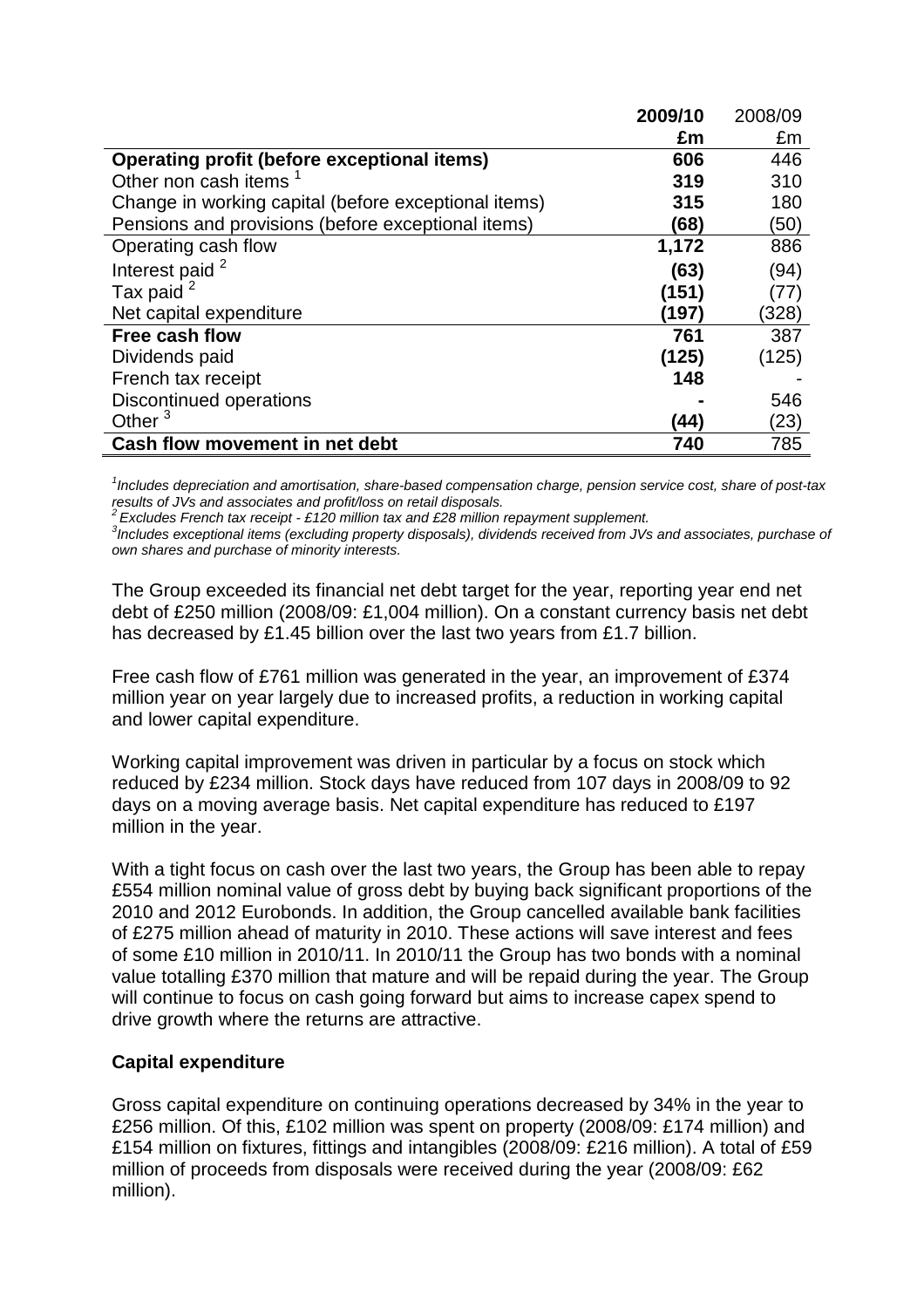As detailed last year the Group has a rigorous approach to capital allocation and authorisation. The process includes:

- An annual strategic planning process (which leads into the budget process for the following year) based on detailed plans for all divisions for the next three years. This process drives the key strategic capital allocation decisions and the output is reviewed by the Board, twice a year.
- A capital approval process through a Capital Expenditure committee, which includes the Group Chief Executive, Group Finance Director, Group Property Director and the three regional CEOs. The committee is delegated to review all projects between £0.75 million and £15.0 million (including the capitalised value of lease commitments).
- Projects above this level are approved by the Board although all projects above £0.75 million are notified to the Board.
- Investment criteria and challenging hurdle rates for IRR (Internal Rate of Return) and discounted payback.
- An annual post-investment review process to undertake a full review of all projects above £0.75 million which were completed in the last four years, together with a review of recent performance on all other existing stores. The findings of this exercise are considered by both the Retail Board and the Board and directly influence the Regional and Group Development Strategy and the assumptions for similar project proposals going forward.

### **Management of liquidity risk and financing**

The Group now has low levels of financial net debt. However, the Group's overall leverage, including capitalised lease debt that in accordance with accounting regulations does not appear on the balance sheet, is estimated to be around 50%. At this level the Group has financial flexibility whilst retaining an efficient cost of capital.

Going forward, Kingfisher is targeting to have a low financial net debt and to further improve our credit metrics to maintain a solid investment grade credit rating.

Kingfisher regularly reviews the level of cash and debt facilities required to fund its activities. This involves preparing a prudent cash flow forecast for the next three years, determining the level of debt facilities required to fund the business, planning for repayments of debt at its maturity and identifying an appropriate amount of headroom to provide a reserve against unexpected outflows.

At the year end, Kingfisher had an undrawn £500 million committed bank facility, which matures in August 2012.

Kingfisher deposits surplus cash with a number of banks with strong credit ratings and with money market funds which have the strongest, AAA, credit rating and offer same day liquidity. A credit limit for each bank or fund is agreed by the Board covering the full value of deposits and a proportion of the value of derivative contracts. The credit risk is reduced further by spreading the investments and derivative contracts across several counterparties. At the year end, Kingfisher had over £1 billion of cash deposited with banks and in money market funds. The highest single cash investment was a £101 million money market fund investment.

As noted, the first significant debt maturities occur this year, when £370 million nominal value of debt falls due for repayment. A £150 million bond, of which £85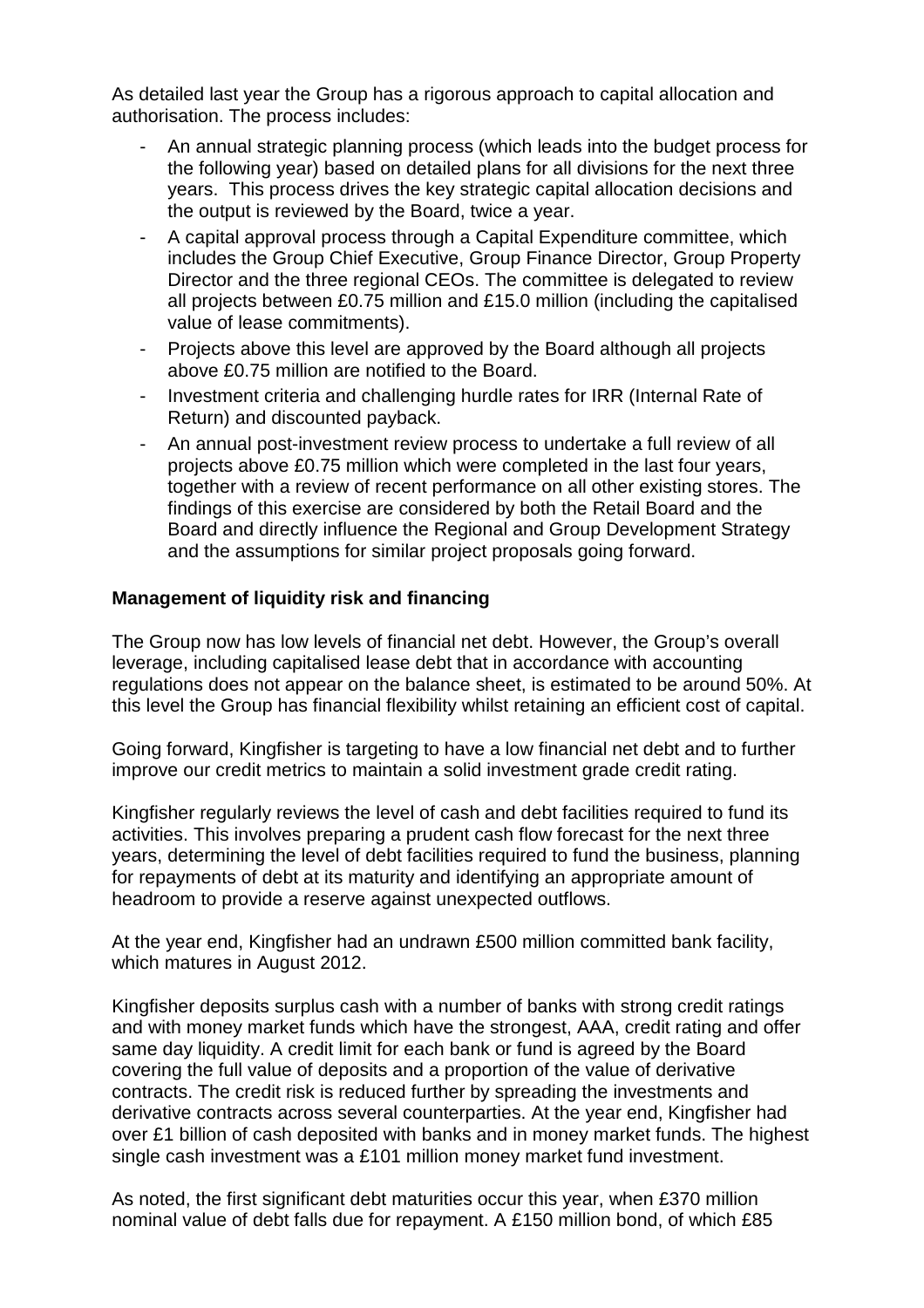million remained outstanding at the year end, following repurchases, was repaid in March. £285 million of a Euro 500 million bond is due in October, which will be repaid with surplus cash.

The maturity profile of Kingfisher's debt is illustrated at: http://www.kingfisher.com/index.asp?pageid=76

The terms of the US Private Placement note agreement and the committed bank facility require only that the ratio of Group operating profit, excluding exceptional items, to net interest payable must be no less than 3:1. The Group is in compliance with this covenant, with the ratio at the year end being 10.7:1.

The Group has entered into interest rate derivative contracts to convert the fixed rate payable on its bond and US Private Placement notes to floating rate, except for Euro 129 million of debt, due in October 2010, which remains at fixed rate. The floating rate interest rates paid by the Group under its financing arrangements are based on LIBOR plus a margin. The margins were not changed during the year. Under the terms of the financing agreements, the margins are fixed and are not subject to change in line with credit ratings or financial ratios.

# **Property**

The Group owns a significant property portfolio, most of which is used for trading purposes. If the Group had continued to revalue this it would have had a market value of £3.0 billion at year end (2008/09: £3.2 billion), compared to the net book value of £2.7 billion recorded in the financial statements. The values are based on valuations performed by external qualified valuers where the key assumption is the estimated yields.

The valuation exercise was performed in October 2009 with approximately one third of the portfolio valued by external professional valuers.

### **Pensions**

At the year end, the Group had a deficit of £198 million in relation to defined benefit pension arrangements of which £171 million is in relation to its UK Scheme. In 2008/09 the Group had a deficit of £74 million.

The approach used to prepare the pension valuation is in line with current market practice and international accounting standards, and has been applied consistently. This uses a number of assumptions which are likely to fluctuate in the future and so may have a significant effect on the accounting valuation of the scheme's assets and liabilities.

The increase in the deficit was predominantly due to changes in the financial markets which drive the valuation of the pension obligation. The biggest change being a 1% decrease in the UK discount rate used which is a key assumption in valuing the pension obligation. Accounting standards require this to be set based on market yields on high quality bonds at the balance sheet date. Due to the current volatility of the bond market, there can be significant variances in the yield rate.

The valuation is very sensitive to these assumptions. To aid understanding of the impact that changes to the assumptions could have on the pension obligation we have included sensitivity analysis as part of the pension disclosure in note 9 of this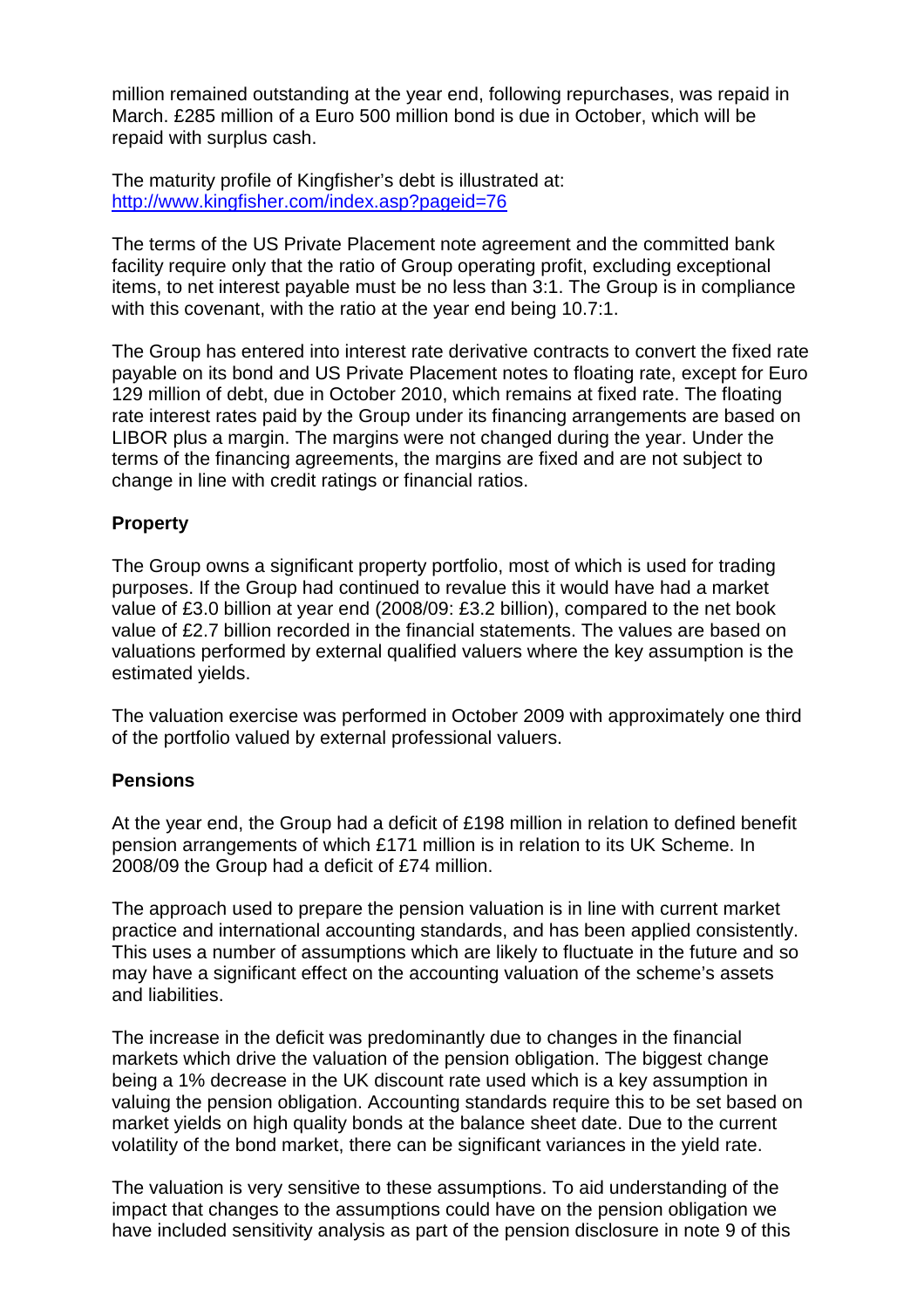announcement. Further details of all the key assumptions are also contained within the note.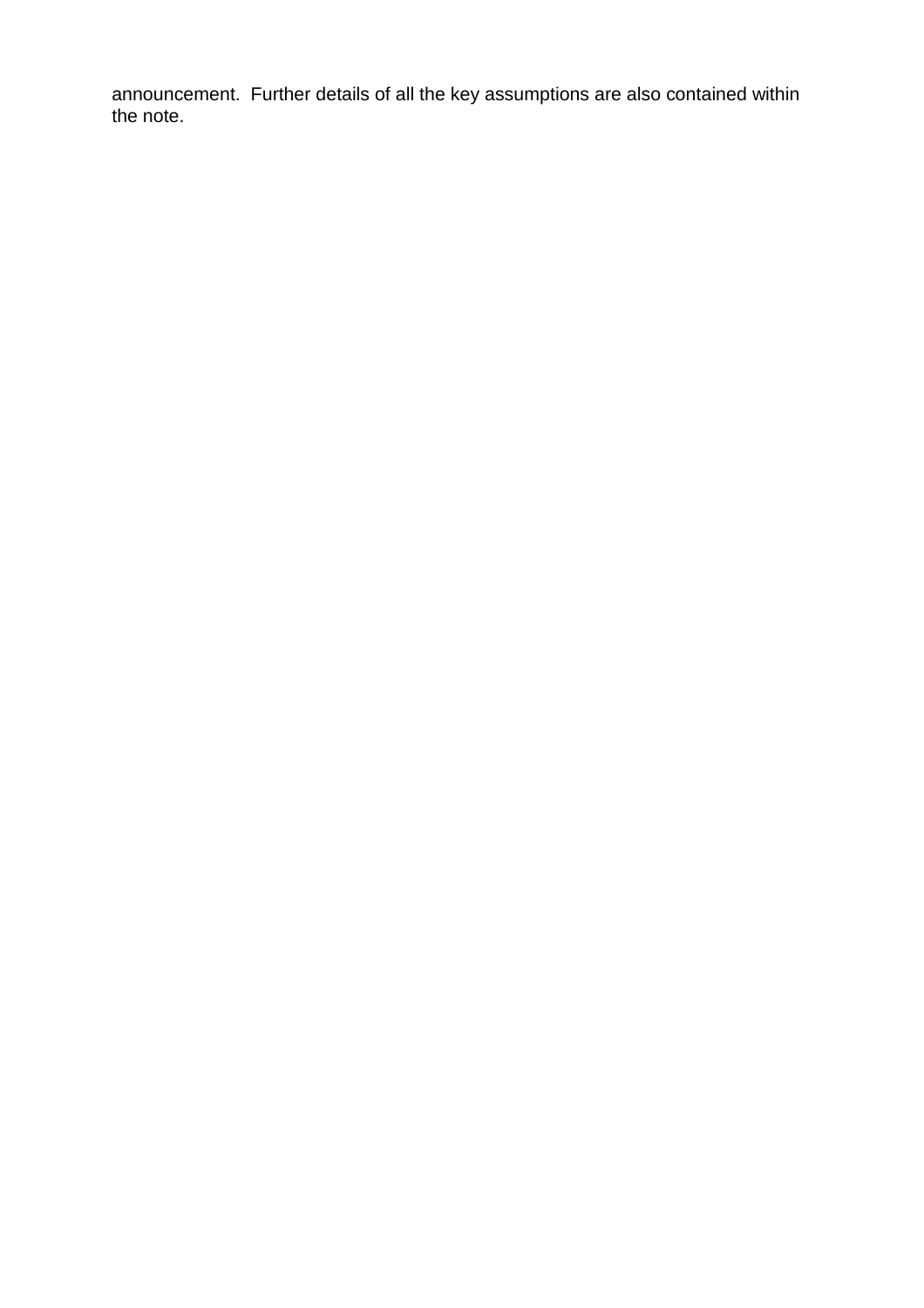|                                  | <b>Store</b> | <b>Selling space</b> | <b>Employees</b> |
|----------------------------------|--------------|----------------------|------------------|
|                                  | numbers      | (000s sq.m.)         | (FTE)            |
| Castorama                        | 101          | 1,011                | 11,608           |
| <b>Brico Dépôt</b>               | 100          | 547                  | 5,881            |
| <b>Total France</b>              | 201          | 1,558                | 17,489           |
| <b>B&amp;Q UK &amp; Ireland</b>  | 330          | 2,477                | 22,801           |
| <b>Screwfix</b>                  | 147          | 13                   | 2,658            |
| <b>Total UK &amp; Ireland</b>    | 477          | 2,490                | 25,459           |
| Poland                           | 56           | 420                  | 9,068            |
| China                            | 43           | 399                  | 7,161            |
| Spain                            | 16           | 95                   | 784              |
| Russia                           | 12           | 108                  | 2,297            |
| Turkey JV                        | 26           | 136                  | 2,318            |
| <b>Total Other International</b> | 153          | 1,158                | 21,628           |
| <b>Total</b>                     | 831          | 5,206                | 64,576           |

### **Operational Review - DATA BY COUNTRY** as at 30 January 2010

## **Operational Review - FULL YEAR BY GEOGRAPHY** - year ended 30 January 2010

|                            | <b>Sales</b>  |                      |                     |           | <b>Retail</b> |                      |                     |
|----------------------------|---------------|----------------------|---------------------|-----------|---------------|----------------------|---------------------|
|                            |               | % Total              | % Total             | % LFL     | <b>Profit</b> | % Total              | % Total             |
|                            | 2009/10<br>£m | Change<br>(Reported) | Change<br>(Constant | Change    | 2009/10<br>£m | Change<br>(Reported) | Change<br>(Constant |
|                            |               |                      | currency)           |           |               |                      | currency)           |
| France $(1)$               | 4,242         | 9.1%                 | $(0.6)$ %           | $(3.4)\%$ | 322           | $+13.9%$             | $+3.7%$             |
| UK & Ireland $(2)$         | 4,442         | 1.4%                 | 1.2%                | (0.1)%    | 217           | $+64.8%$             | $+64.5%$            |
| Other<br>International (3) | 1.819         | 3.5%                 | 5.1%                | (0.2)%    | 125           | $+41.7%$             | $+77.8%$            |
| <b>Total Group</b>         | 10,503        | 4.8%                 | 1.1%                | (1.5)%    | 664           | $+32.1%$             | $+29.4%$            |

Note: Continuing operations only. Joint Venture (JV) and Associate sales are not consolidated. Retail profit is stated before central costs, interest, exceptional items, amortisation of acquisition intangibles and the Group's share of interest and tax of JVs and associates.

(1) Castorama and Brico Dépôt.

- $(2)$  B&Q in the UK & Ireland and Screwfix. Prior year figures include the now ceased Trade Depot trial and have been restated to include Ireland.
- (3) Poland, China, Spain, Russia, Turkey JV and Hornbach in Germany.

2009/10: £1 = 1.13 euro (2008/09: £1 = 1.24 euro)

2009/10: £1 = 4.86 Polish zloty (2008/09: £1 = 4.39 Polish zloty)

2009/10: £1 = 10.79 Chinese renminbi (2008/09: £1 = 12.51 Chinese renminbi)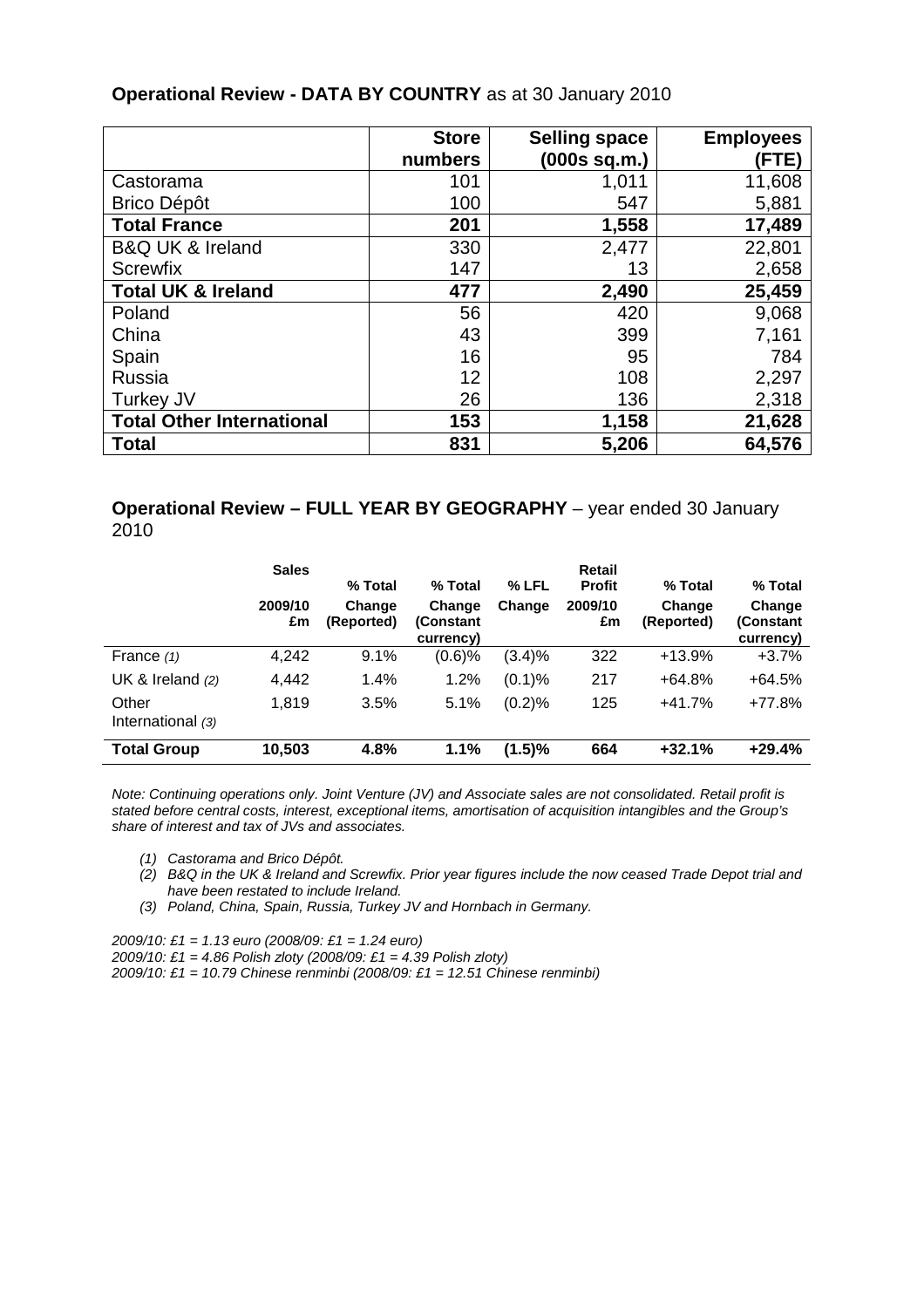## **Forward-looking statements**

This press release contains certain statements that are forward-looking and are therefore subject to risks, assumptions and uncertainties that could cause actual results to differ materially from those expressed or implied because they relate to future events. These forward-looking statements include, but are not limited to, statements relating to the Company's expectations around its three key priorities of Management, Capital and Returns and the associated seven steps to Delivering Value objectives.

Forward-looking statements can be identified by the use of relevant terminology including the words: "believes", "estimates", "anticipates", "expects", "intends", "plans", "goal", "target", "aim", "may", "will", "would", "could" or "should" or, in each case, their negative or other variations or comparable terminology and include all matters that are not historical facts. They appear in a number of places throughout this press release and include statements regarding our intentions, beliefs or current expectations and those of our officers, directors and employees concerning, amongst other things, our results of operations, financial condition, changes in tax rates, liquidity, prospects, growth, strategies and the businesses we operate.

Other factors that could cause actual results to differ materially from those estimated by the forward-looking statements include, but are not limited to, global economic business conditions, monetary and interest rate policies, foreign currency exchange rates, equity and property prices, the impact of competition, inflation and deflation, changes to regulations, taxes and legislation, changes to consumer saving and spending habits; and our success in managing these factors.

Consequently, our actual future financial condition, performance and results could differ materially from the plans, goals and expectations set out in our forward-looking statements. The Company undertakes no obligation to publicly update any forwardlooking statement, whether as a result of new information, future events or otherwise.

# **Enquiries:**

| Ian Harding, Group Communications Director | 020 7644 1029 |
|--------------------------------------------|---------------|
| Nigel Cope, Head of Communications         | 020 7644 1030 |
| Sarah Gerrand, Head of Investor Relations  | 020 7644 1032 |

Further copies of this announcement can be downloaded from www.kingfisher.com or by application to: The Company Secretary, Kingfisher plc, 3 Sheldon Square, London, W2 6PX.

### **Company Profile:**

**Kingfisher plc** is Europe's leading home improvement retail group and the third largest in the world, with over 830 stores in eight countries in Europe and Asia. Its main retail brands are B&Q, Castorama, Brico Dépôt and Screwfix. Kingfisher also has a 50% joint venture business in Turkey with Koç Group, and a 21% interest in, and strategic alliance with Hornbach, Germany's leading large format DIY retailer.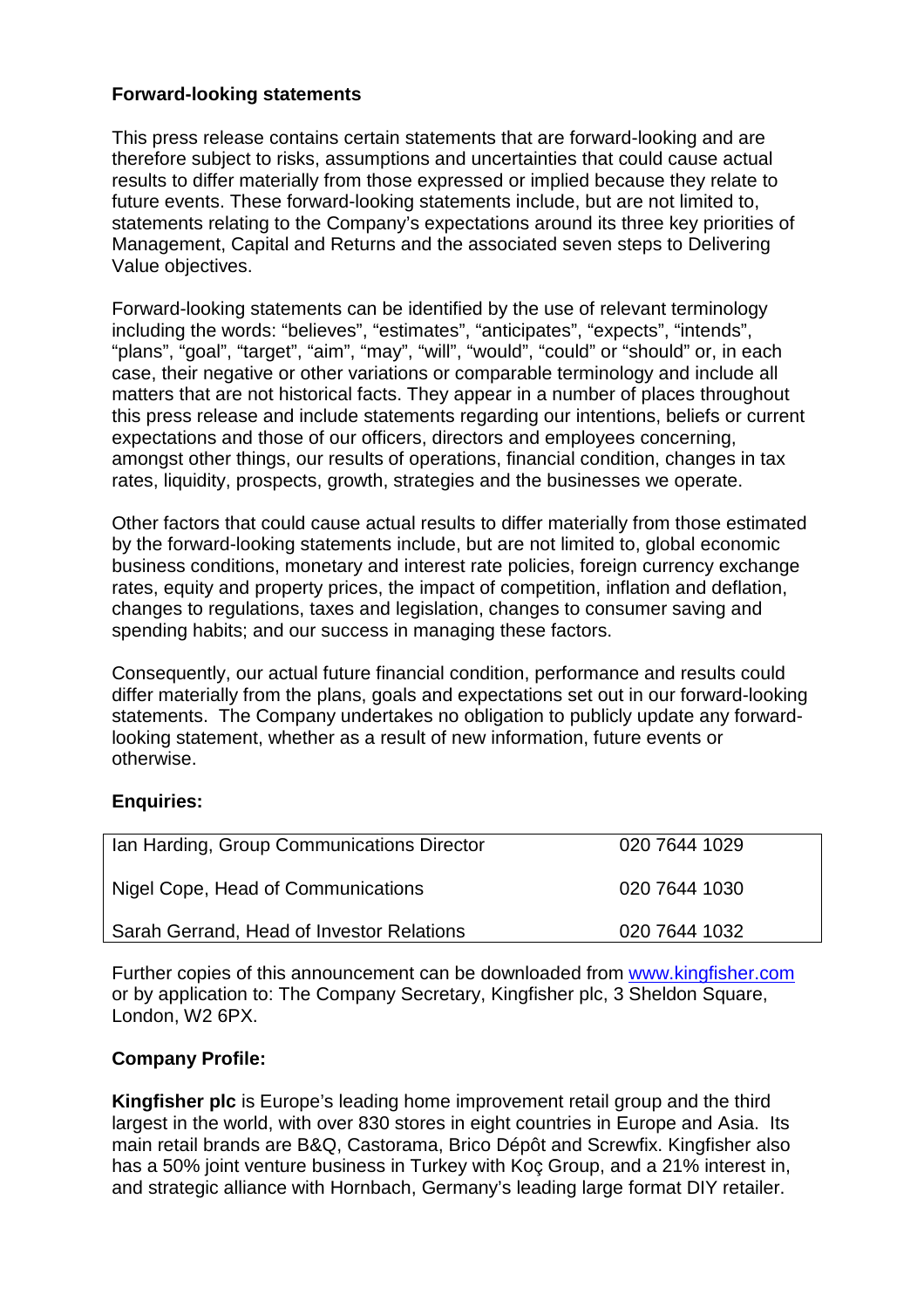#### **Consolidated income statement**

Year ended 30 January 2010

|                                             |              |             |             | 2009/10  |             |                          | 2008/09  |
|---------------------------------------------|--------------|-------------|-------------|----------|-------------|--------------------------|----------|
|                                             |              | Before      | Exceptional |          | Before      | Exceptional              |          |
|                                             |              | exceptional | items       |          | exceptional | items                    |          |
| £ millions                                  | <b>Notes</b> | items       | (note 4)    | Total    | items       | (note 4)                 | Total    |
| <b>Sales</b>                                | 3            | 10,503      | -           | 10,503   | 10,026      | $\overline{\phantom{a}}$ | 10,026   |
| Cost of sales                               |              | (6, 706)    |             | (6,706)  | (6, 504)    | (21)                     | (6, 525) |
| <b>Gross profit</b>                         |              | 3,797       |             | 3,797    | 3,522       | (21)                     | 3,501    |
| Selling and distribution expenses           |              | (2,712)     |             | (2, 712) | (2,624)     | (105)                    | (2,729)  |
| Administrative expenses                     |              | (536)       |             | (536)    | (496)       | (124)                    | (620)    |
| Other income                                |              | 31          | 17          | 48       | 22          | 13                       | 35       |
| Share of post-tax results                   |              |             |             |          |             |                          |          |
| of joint ventures and associates            |              | 26          |             | 26       | 22          | (36)                     | (14)     |
| <b>Operating profit</b>                     |              | 606         | 17          | 623      | 446         | (273)                    | 173      |
| Analysed as:                                |              |             |             |          |             |                          |          |
| <b>Retail profit</b>                        | 3            | 664         | 17          | 681      | 503         | (113)                    | 390      |
| Impairment of goodwill                      |              |             |             |          |             |                          |          |
| and investment in associate                 |              |             |             |          |             | (160)                    | (160)    |
| Central costs                               |              | (41)        |             | (41)     | (41)        |                          | (41)     |
| Share of interest and tax                   |              |             |             |          |             |                          |          |
| of joint ventures and associates            |              | (17)        |             | (17)     | (16)        |                          | (16)     |
| Finance costs                               |              | (76)        |             | (76)     | (119)       |                          | (119)    |
| Finance income                              |              | 19          |             | 19       | 36          |                          | 36       |
| Net finance costs                           | 5            | (57)        |             | (57)     | (83)        |                          | (83)     |
| <b>Profit before taxation</b>               |              | 549         | 17          | 566      | 363         | (273)                    | 90       |
| Income tax expense                          | 6            | (174)       | (7)         | (181)    | (95)        | 7                        | (88)     |
| <b>Profit</b><br>from continuing operations |              | 375         | 10          | 385      | 268         | (266)                    | 2        |
| Profit                                      |              |             |             |          |             |                          |          |
| from discontinued operations                |              |             |             |          | 26          | 178                      | 204      |
| Profit for the year                         |              | 375         | 10          | 385      | 294         | (88)                     | 206      |
| Attributable to:                            |              |             |             |          |             |                          |          |
| Equity shareholders<br>of the Company       |              |             |             | 388      |             |                          | 209      |
| Minority interests                          |              |             |             | (3)      |             |                          | (3)      |
|                                             |              |             |             | 385      |             |                          | 206      |
|                                             |              |             |             |          |             |                          |          |
| Earnings per share                          | 7            |             |             |          |             |                          |          |
| Continuing operations:                      |              |             |             |          |             |                          |          |
| <b>Basic</b>                                |              |             |             | 16.5p    |             |                          | 0.2p     |
| <b>Diluted</b>                              |              |             |             | 16.4p    |             |                          | 0.2p     |
| Adjusted basic                              |              |             |             | 16.4p    |             |                          | 11.0p    |
| Adjusted diluted                            |              |             |             | 16.3p    |             |                          | 11.0p    |
| Total operations:                           |              |             |             |          |             |                          |          |
| <b>Basic</b>                                |              |             |             | 16.5p    |             |                          | 8.9p     |
| <b>Diluted</b>                              |              |             |             | 16.4p    |             |                          | 8.9p     |

The proposed final dividend for the year ended 30 January 2010, subject to approval by shareholders at the Annual General Meeting, is 3.575p per share.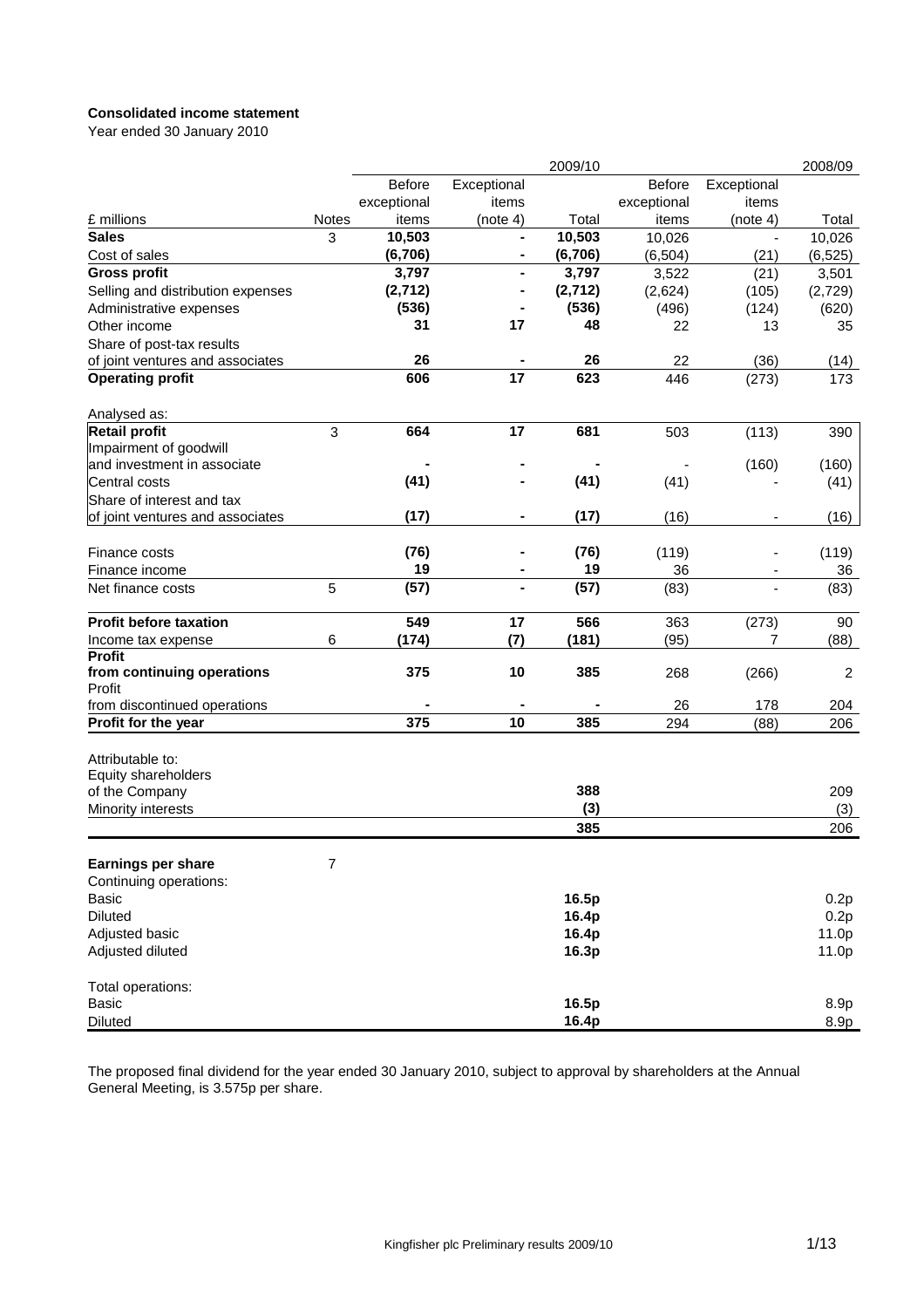#### **Consolidated statement of comprehensive income**

Year ended 30 January 2010

| £ millions                                   | <b>Notes</b> | 2009/10 | 2008/09 |
|----------------------------------------------|--------------|---------|---------|
| Profit for the year                          |              | 385     | 206     |
| Actuarial losses on post employment benefits | 9            | (165)   | (191)   |
| Currency translation differences             |              |         |         |
| Group                                        |              | 15      | 159     |
| Joint ventures and associates                |              | (6)     | 32      |
| Gains transferred to income statement        |              |         | (80)    |
| Cash flow hedges                             |              |         |         |
| Fair value (losses)/gains                    |              | (13)    | 33      |
| Gains transferred to inventories             |              | (5)     | (10)    |
| Tax on other comprehensive income            |              | 55      | 35      |
| Other comprehensive income for the year      |              | (119)   | (22)    |
| Total comprehensive income for the year      |              | 266     | 184     |
| Attributable to:                             |              |         |         |
| Equity shareholders of the Company           |              | 271     | 180     |
| Minority interests                           |              | (5)     | 4       |
|                                              |              | 266     | 184     |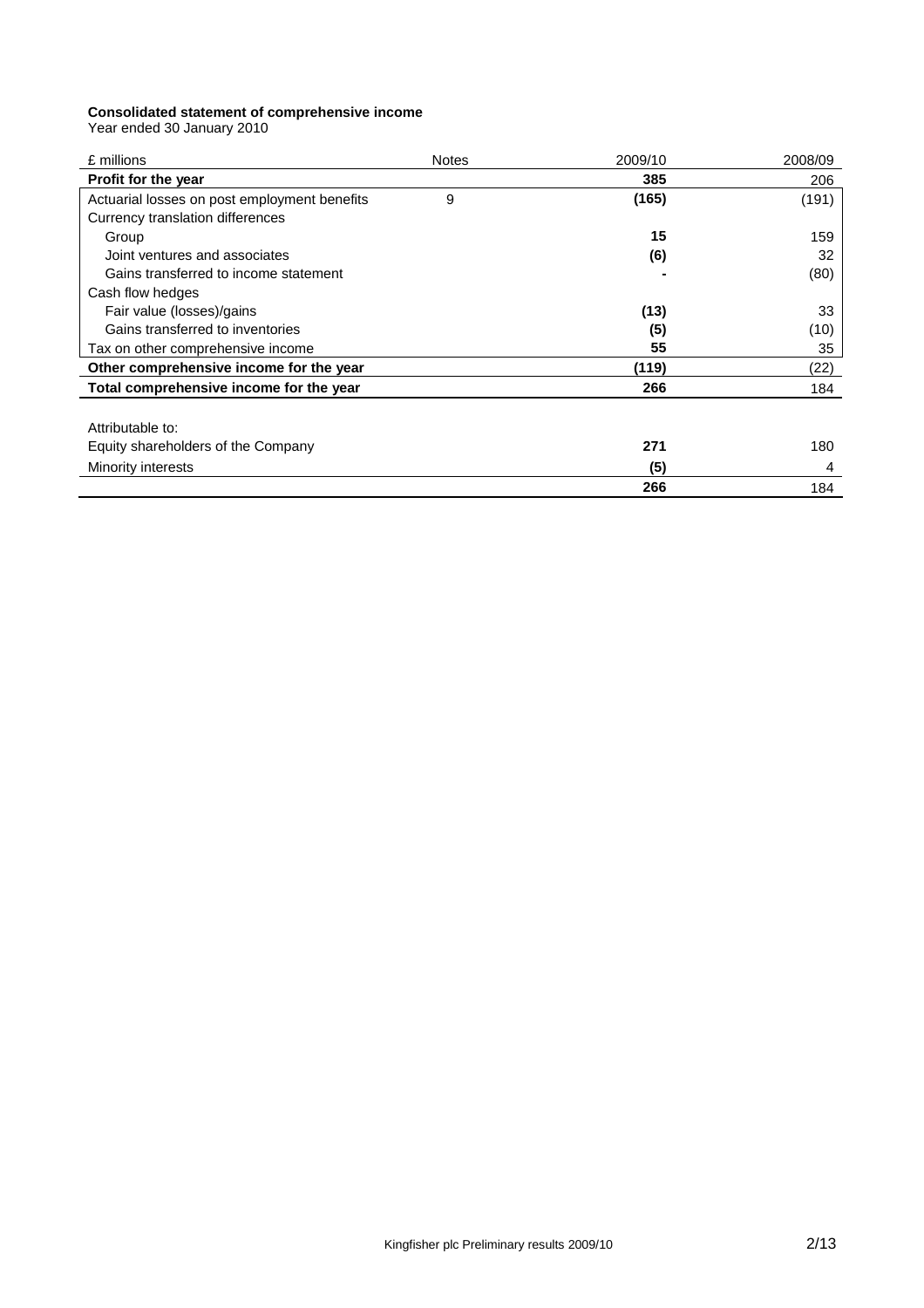#### **Consolidated statement of changes in equity**

Year ended 30 January 2010

| Criddo ou dariaary Lord                                      |       | Attributable to equity shareholders of the Company |                |                          |          |                          |                |                |        |
|--------------------------------------------------------------|-------|----------------------------------------------------|----------------|--------------------------|----------|--------------------------|----------------|----------------|--------|
|                                                              |       |                                                    |                | Own                      |          |                          |                |                |        |
|                                                              |       | Share                                              | Share          | shares                   | Retained | Other                    |                | Minority       | Total  |
| £ millions                                                   | Notes | capital                                            | premium        | held                     | earnings | reserves                 | Total          | interests      | equity |
| At 1 February 2009                                           |       | 371                                                | 2,188          | (57)                     | 1,768    | 513                      | 4,783          | 15             | 4,798  |
| Profit for the year                                          |       | $\blacksquare$                                     | $\blacksquare$ | $\blacksquare$           | 388      | $\blacksquare$           | 388            | (3)            | 385    |
| Actuarial losses on post employment                          |       |                                                    |                |                          | (165)    |                          | (165)          |                | (165)  |
| benefits<br>Currency translation differences                 | 9     |                                                    |                |                          |          |                          |                |                |        |
| Group                                                        |       |                                                    |                |                          |          | 17                       | 17             | (2)            | 15     |
| Joint ventures and associates                                |       |                                                    |                |                          |          | (6)                      | (6)            | $\blacksquare$ | (6)    |
| Cash flow hedges                                             |       |                                                    |                |                          |          |                          |                |                |        |
| Fair value losses                                            |       |                                                    |                |                          |          | (13)                     | (13)           |                | (13)   |
| Gains transferred to inventories                             |       |                                                    |                |                          |          | (5)                      | (5)            |                | (5)    |
| Tax on other comprehensive income                            |       |                                                    |                |                          | 45       | 10                       | 55             |                | 55     |
| Other comprehensive income for                               |       |                                                    |                |                          |          |                          |                |                |        |
| the year                                                     |       |                                                    |                | ۰                        | (120)    | 3                        | (117)          | (2)            | (119)  |
| Total comprehensive income for                               |       |                                                    |                |                          |          |                          |                |                |        |
| the year                                                     |       |                                                    |                |                          | 268      | 3                        | 271            | (5)            | 266    |
| Share-based compensation                                     |       |                                                    |                |                          | 20       |                          | 20             |                | 20     |
| Shares issued under share schemes                            |       |                                                    | 3              |                          |          |                          | 3              |                | 3      |
| Own shares purchased                                         |       |                                                    |                | (7)                      |          |                          | (7)            |                | (7)    |
| Own shares disposed                                          |       |                                                    |                | 10                       | (10)     |                          |                |                |        |
| <b>Dividends</b>                                             |       |                                                    |                |                          | (125)    |                          | (125)          |                | (125)  |
| At 30 January 2010                                           |       | 371                                                | 2,191          | (54)                     | 1,921    | 516                      | 4,945          | 10             | 4,955  |
|                                                              |       |                                                    |                |                          |          |                          |                |                |        |
| At 3 February 2008                                           |       | 371                                                | 2,188          | (66)                     | 1,815    | 405                      | 4,713          | 11             | 4,724  |
| Profit for the year                                          |       |                                                    |                | $\overline{\phantom{a}}$ | 209      | $\overline{\phantom{a}}$ | 209            | (3)            | 206    |
| Actuarial losses on post employment                          |       |                                                    |                |                          |          |                          |                |                |        |
| benefits                                                     | 9     |                                                    |                |                          | (191)    |                          | (191)          |                | (191)  |
| Currency translation differences                             |       |                                                    |                |                          |          |                          |                |                |        |
| Group                                                        |       |                                                    |                |                          |          | 152<br>32                | 152<br>32      | 7              | 159    |
| Joint ventures and associates<br>Gains transferred to income |       |                                                    |                |                          |          |                          |                |                | 32     |
| statement                                                    |       |                                                    |                |                          |          | (80)                     | (80)           |                | (80)   |
| Cash flow hedges                                             |       |                                                    |                |                          |          |                          |                |                |        |
| Fair value gains                                             |       |                                                    |                |                          |          | 33                       | 33             |                | 33     |
| Gains transferred to inventories                             |       |                                                    |                |                          |          | (10)                     | (10)           |                | (10)   |
| Tax on other comprehensive income                            |       |                                                    |                |                          | 54       | (19)                     | 35             |                | 35     |
| Other comprehensive income for                               |       |                                                    |                |                          |          |                          |                |                |        |
| the year                                                     |       |                                                    |                | ۰.                       | (137)    | 108                      | (29)           | 7              | (22)   |
| Total comprehensive income for                               |       |                                                    |                |                          |          |                          |                |                |        |
| the year                                                     |       |                                                    |                |                          | 72       | 108                      | 180            | 4              | 184    |
| Share-based compensation                                     |       |                                                    |                |                          | 15       |                          | 15             |                | 15     |
| Own shares disposed                                          |       |                                                    |                | 9                        | (9)      |                          | $\blacksquare$ |                |        |
| <b>Dividends</b><br>Capital injections from minority         |       |                                                    |                |                          | (125)    |                          | (125)          | (1)            | (126)  |
| interests                                                    |       |                                                    |                |                          |          |                          |                |                | 1      |
| At 31 January 2009                                           |       | 371                                                | 2,188          | (57)                     | 1,768    | 513                      | 4,783          | 15             | 4,798  |
|                                                              |       |                                                    |                |                          |          |                          |                |                |        |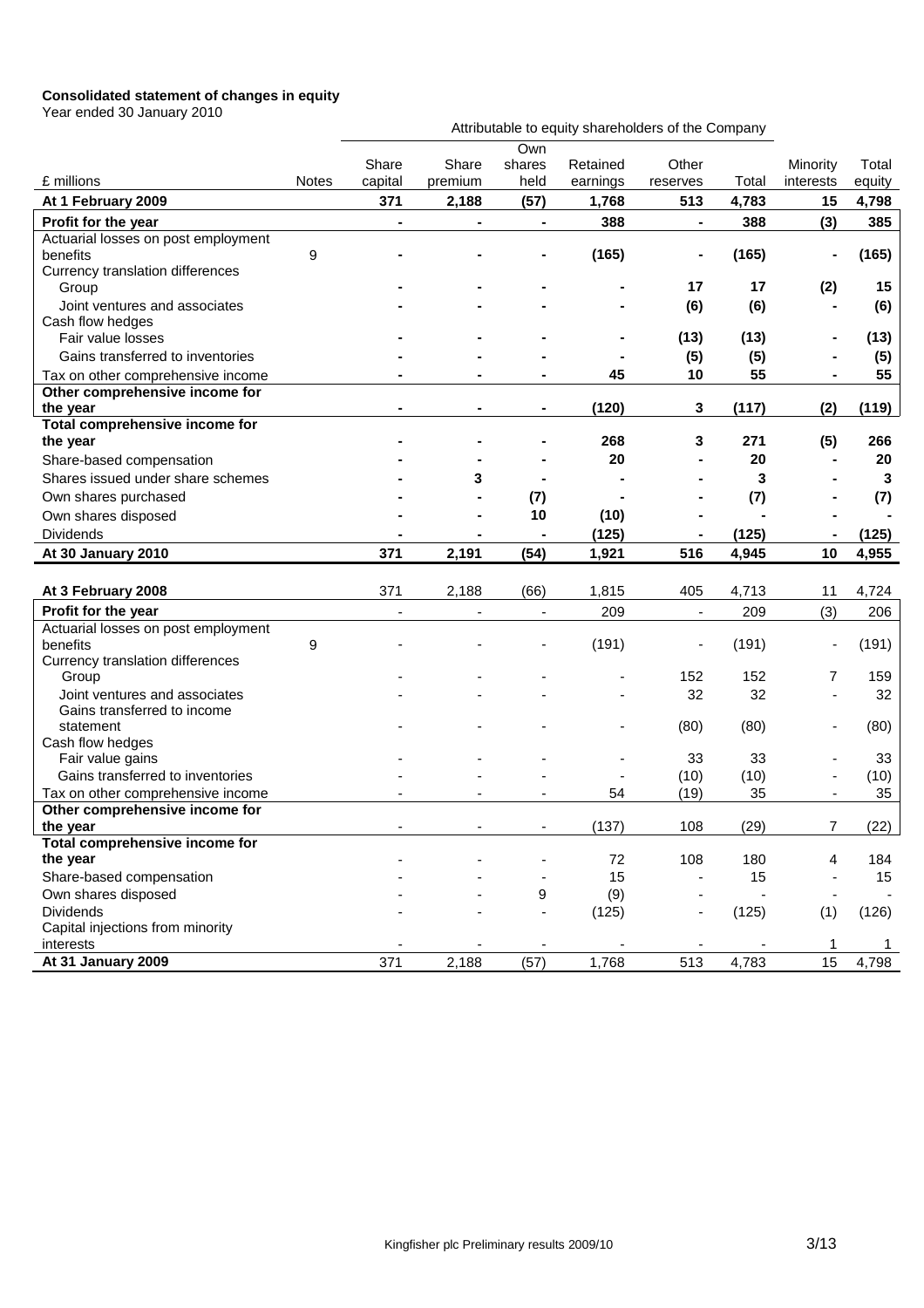#### **Consolidated balance sheet**

At 30 January 2010

| £ millions                                               | <b>Notes</b> | 2009/10  | 2008/09  |
|----------------------------------------------------------|--------------|----------|----------|
| <b>Non-current assets</b>                                |              |          |          |
| Goodwill                                                 |              | 2,395    | 2,396    |
| Other intangible assets                                  |              | 70       | 73       |
| Property, plant and equipment                            |              | 3,612    | 3,699    |
| Investment property                                      |              | 24       | 24       |
| Investments in joint ventures and associates             |              | 234      | 219      |
| Deferred tax assets                                      |              | 27       | 26       |
| Derivatives                                              |              | 81       | 180      |
| Other receivables                                        |              | 22       | 17       |
|                                                          |              | 6,465    | 6,634    |
| <b>Current assets</b>                                    |              |          |          |
| Inventories                                              |              | 1,545    | 1,792    |
| Trade and other receivables                              |              | 494      | 508      |
| Derivatives                                              |              | 24       | 107      |
| <b>Current tax assets</b>                                |              | 58       | 33       |
| Cash and cash equivalents                                |              | 1,260    | 1,157    |
|                                                          |              | 3,381    | 3,597    |
| <b>Total assets</b>                                      |              | 9,846    | 10,231   |
|                                                          |              |          |          |
| <b>Current liabilities</b>                               |              |          |          |
| Trade and other payables                                 |              | (2, 374) | (2, 362) |
| Borrowings                                               |              | (647)    | (389)    |
| <b>Derivatives</b>                                       |              | (25)     | (38)     |
| <b>Current tax liabilities</b>                           |              | (348)    | (206)    |
| Provisions                                               |              | (36)     | (69)     |
|                                                          |              | (3, 430) | (3,064)  |
|                                                          |              |          |          |
| <b>Non-current liabilities</b>                           |              |          |          |
| Other payables                                           |              | (74)     | (33)     |
| Borrowings                                               |              | (883)    | (1, 907) |
| Derivatives                                              |              | (47)     | (76)     |
| Deferred tax liabilities                                 |              | (197)    | (226)    |
| Provisions                                               |              | (62)     | (53)     |
| Post employment benefits                                 | 9            | (198)    | (74)     |
|                                                          |              | (1, 461) | (2, 369) |
| <b>Total liabilities</b>                                 |              | (4,891)  | (5, 433) |
|                                                          |              |          |          |
| <b>Net assets</b>                                        |              | 4,955    | 4,798    |
|                                                          |              |          |          |
| <b>Equity</b>                                            |              |          |          |
| Share capital                                            |              | 371      | 371      |
| Share premium                                            |              | 2,191    | 2,188    |
| Own shares held                                          |              | (54)     | (57)     |
| Retained earnings                                        |              | 1,921    | 1,768    |
| Other reserves                                           |              | 516      | 513      |
| Total attributable to equity shareholders of the Company |              | 4,945    | 4,783    |
| Minority interests                                       |              | 10       | 15       |
| <b>Total equity</b>                                      |              | 4,955    | 4,798    |
|                                                          |              |          |          |

The financial statements were approved by the Board of Directors on 24 March 2010 and signed on its behalf by:

**Ian Cheshire**<br>
Group Chief Executive<br>
Group Finance I

Group Finance Director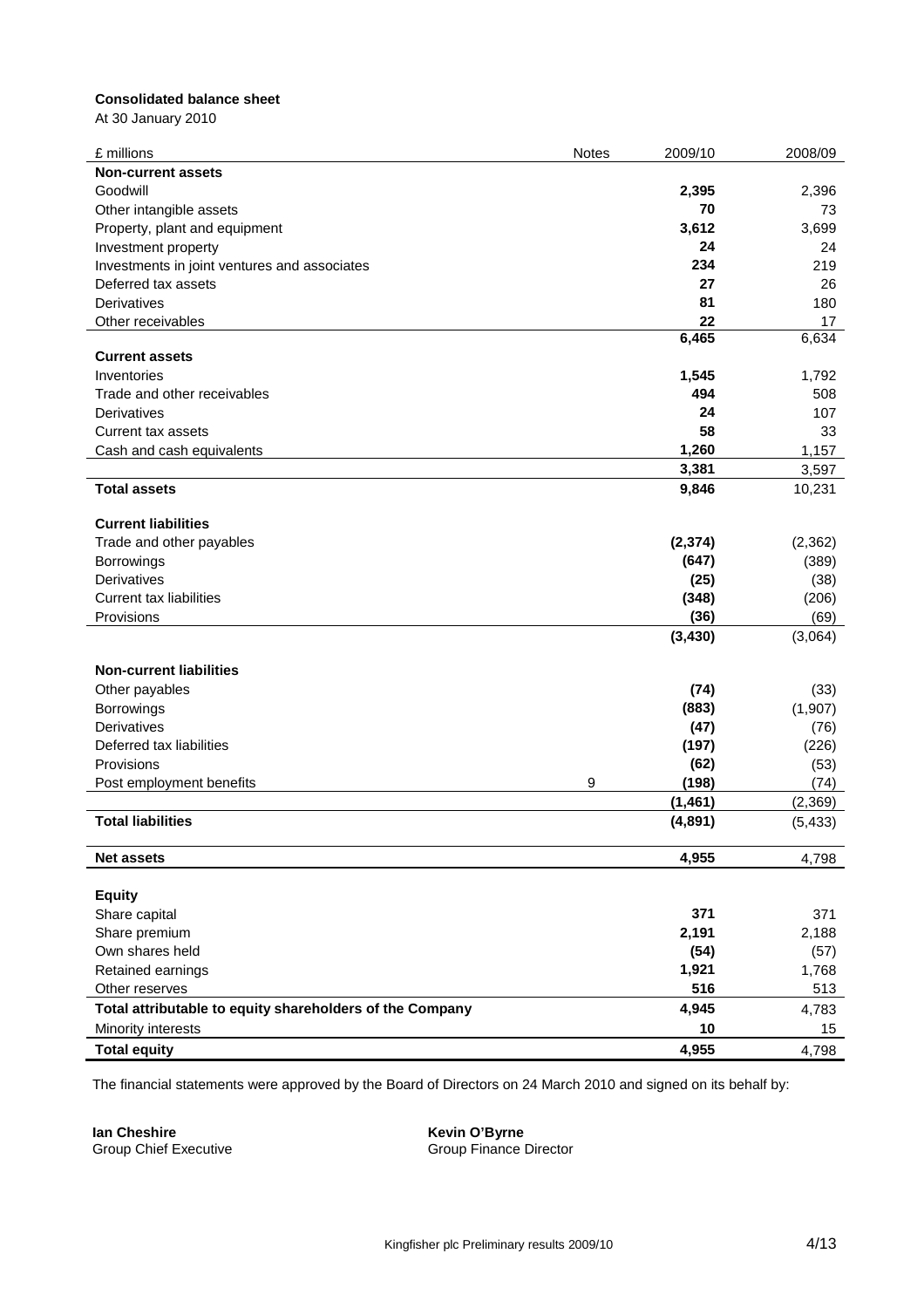#### **Consolidated cash flow statement**

Year ended 30 January 2010

| £ millions                                                                           | Notes | 2009/10 | 2008/09 |
|--------------------------------------------------------------------------------------|-------|---------|---------|
| <b>Operating activities</b>                                                          |       |         |         |
| Cash generated by operations                                                         | 10    | 1,130   | 867     |
| Income tax paid                                                                      |       | (151)   | (77)    |
| French tax receipt                                                                   | 6     | 148     |         |
| Net cash flows from operating activities                                             |       | 1,127   | 790     |
|                                                                                      |       |         |         |
| <b>Investing activities</b>                                                          |       |         |         |
| Purchase of minority interests                                                       |       |         | (7)     |
| Purchase of property, plant and equipment, investment property and intangible assets |       | (256)   | (390)   |
| Disposal of property, plant and equipment, investment property and intangible assets |       | 59      | 62      |
| Disposal of other investments                                                        |       |         | 12      |
| Dividends received from joint ventures and associates                                |       | 5       | 3       |
| Net cash flows from investing activities                                             |       | (192)   | (320)   |
| <b>Financing activities</b>                                                          |       |         |         |
| Interest paid                                                                        |       | (72)    | (111)   |
| Interest element of finance lease rental payments                                    |       | (5)     | (5)     |
| Interest received                                                                    |       | 14      | 22      |
| Repayment of bank loans                                                              |       | (130)   | (37)    |
| Repayment of Medium Term Notes and other fixed term debt                             |       | (500)   |         |
| Receipt/(payment) on financing derivatives                                           |       | 78      | (5)     |
| Capital element of finance lease rental payments                                     |       | (14)    | (12)    |
| Issue of share capital to minority interests                                         |       |         | 1       |
| Purchase of own shares                                                               |       | (7)     |         |
| Dividends paid to equity shareholders of the Company                                 |       | (125)   | (125)   |
| Dividends paid to minority interests                                                 |       |         | (1)     |
| Net cash flows from financing activities                                             |       | (761)   | (273)   |
|                                                                                      |       |         |         |
| Net increase in cash and cash equivalents and bank overdrafts                        |       |         |         |
| from continuing operations                                                           |       | 174     | 197     |
| Net cash flows from operating activities                                             |       |         | 23      |
| Net cash flows from investing activities                                             |       |         | 522     |
| Net cash flows from financing activities                                             |       |         | 1       |
| Net increase in cash and cash equivalents and bank overdrafts                        |       |         |         |
| from discontinued operations                                                         |       |         | 546     |
|                                                                                      |       |         |         |
| Net increase in cash and cash equivalents and bank overdrafts                        |       | 174     | 743     |
| Cash and cash equivalents and bank overdrafts at beginning of year                   |       | 994     | 195     |
| Exchange differences                                                                 |       | (33)    | 56      |
|                                                                                      |       |         |         |
| Cash and cash equivalents and bank overdrafts at end of year                         | 11    | 1,135   | 994     |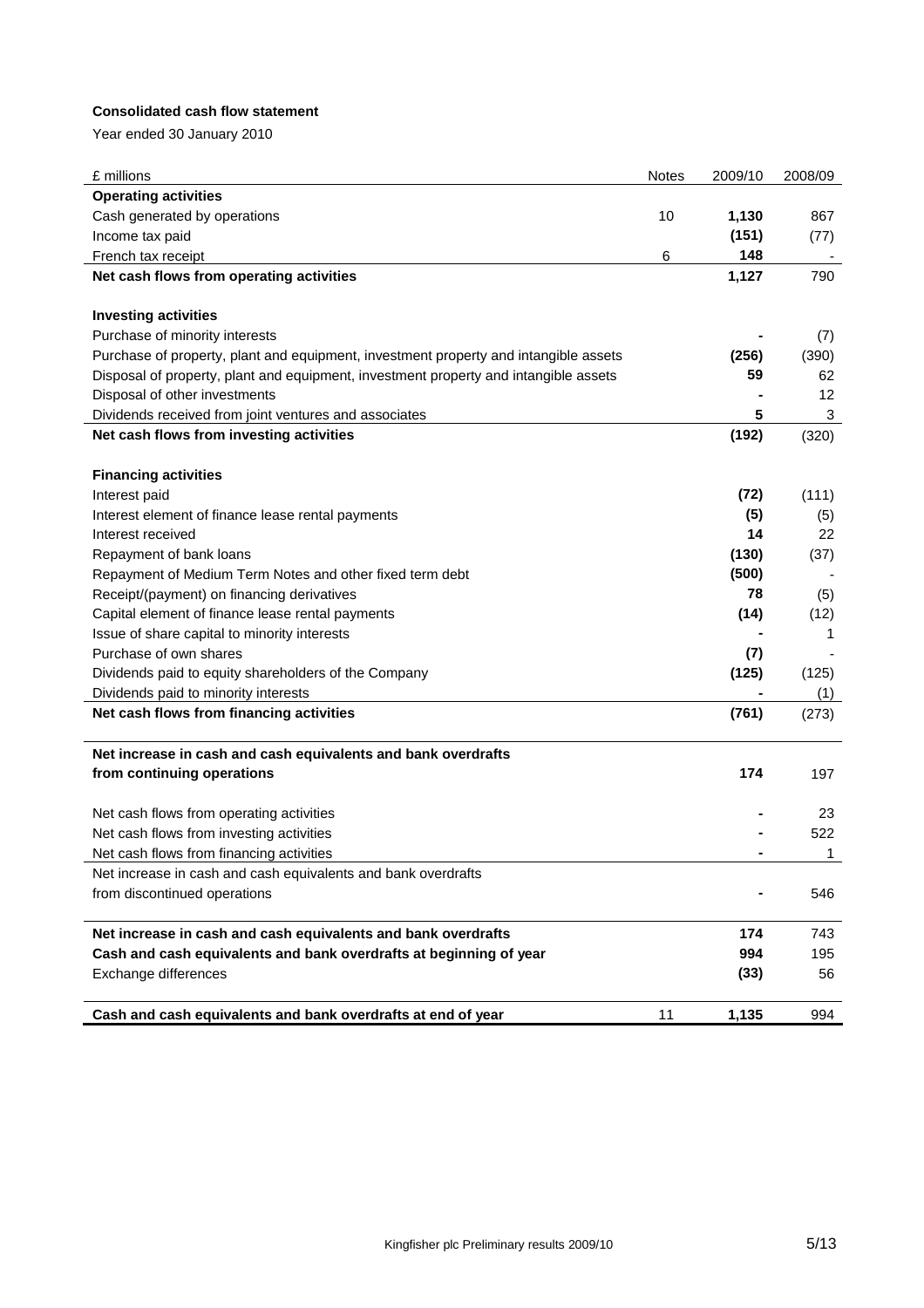#### **Notes to the consolidated financial statements**

#### **1 General information**

Kingfisher plc ('the Company'), its subsidiaries, joint ventures and associates (together 'the Group') supply home improvement products and services through a network of retail stores and other channels, located mainly in the United Kingdom, continental Europe and China.

The address of its registered office is 3 Sheldon Square, Paddington, London W2 6PX.

The Company is listed on the London Stock Exchange.

#### **2 Basis of preparation**

The consolidated financial statements of the Company, its subsidiaries, joint ventures and associates are made up to the nearest Saturday to 31 January each year. The current financial year is the 52 weeks ended 30 January 2010 ('the year'). The comparative financial year is the 52 weeks ended 31 January 2009 ('the prior year'). This only impacts the UK operations with all of the other operations reporting on a calendar basis as a result of local statutory requirements.

The Directors of Kingfisher plc, having made appropriate enquiries, consider that adequate resources exist for the Group to continue in operational existence for the foreseeable future and that, therefore, it is appropriate to adopt the going concern basis in preparing the condensed financial information for the year ended 30 January 2010.

The condensed financial information, which comprises the consolidated income statement, consolidated statement of comprehensive income, consolidated statement of changes in equity, consolidated balance sheet, consolidated cash flow statement and related notes do not constitute statutory financial statements for the 52 weeks ended 30 January 2010, but are derived from those statements. Statutory financial statements for 2009/10 will be filed with the Registrar of Companies in due course. The Group's auditors have reported on those accounts; their reports were unqualified and did not contain statements under Section 498 (2) or (3) of the Companies Act 2006. Copies of the Annual Report and Accounts for 2009/10 will be posted to shareholders during the week beginning 26 April 2010. Statutory financial statements for 2008/09 have been filed with the Registrar of Companies. The Group's former auditors have reported on those accounts; their reports were unqualified and did not contain statements under Section 237 (2) or (3) of the Companies Act 1985.

The condensed financial information has been abridged from the 2009/10 statutory financial statements, which have been prepared in accordance with International Financial Reporting Standards ('IFRS') as adopted by the European Union, IFRIC interpretations and those parts of the Companies Act 2006 applicable to companies reporting under IFRS. The condensed financial information has been prepared under the historical cost convention, as modified by the use of valuations for certain financial instruments, share-based payments and post employment benefits.

The principal new standards and amendments to standards, which are mandatory for the first time for the financial year beginning 1 February 2009, are as follows:

| IAS <sub>1</sub><br>(revised) | Presentation of financial<br>statements | Requires non-owner changes in equity to be shown in either<br>one performance statement (the statement of comprehensive<br>income) or two statements (the income statement and<br>statement of comprehensive income). The Group has elected<br>to present two statements. Owner changes in equity are<br>required to be shown in a statement of changes in equity. |
|-------------------------------|-----------------------------------------|--------------------------------------------------------------------------------------------------------------------------------------------------------------------------------------------------------------------------------------------------------------------------------------------------------------------------------------------------------------------|
| <b>IFRS 8</b>                 | Operating segments                      | IFRS 8 replaces IAS 14, 'Segment reporting'. It requires a<br>'management approach' under which segment information is<br>presented on the same basis as that used for internal<br>reporting purposes. This has resulted in Ireland moving from<br>'Other International' to 'UK & Ireland' (previously 'UK'). Refer<br>to note 3 for further information.          |

#### **Principal rates of exchange**

|                    |              | 2009/10       |              | 2008/09       |
|--------------------|--------------|---------------|--------------|---------------|
|                    | Average rate | Year end rate | Average rate | Year end rate |
| Euro/E             | 1.13         | 1.15          | 1.24         | 1.12          |
| US Dollar/£        | 1.58         | 1.61          | 1.81         | 1.44          |
| Polish Zloty/£     | 4.86         | 4.69          | 4.39         | 5.02          |
| Chinese Renminbi/£ | 10.79        | 11.01         | 12.51        | 9.86          |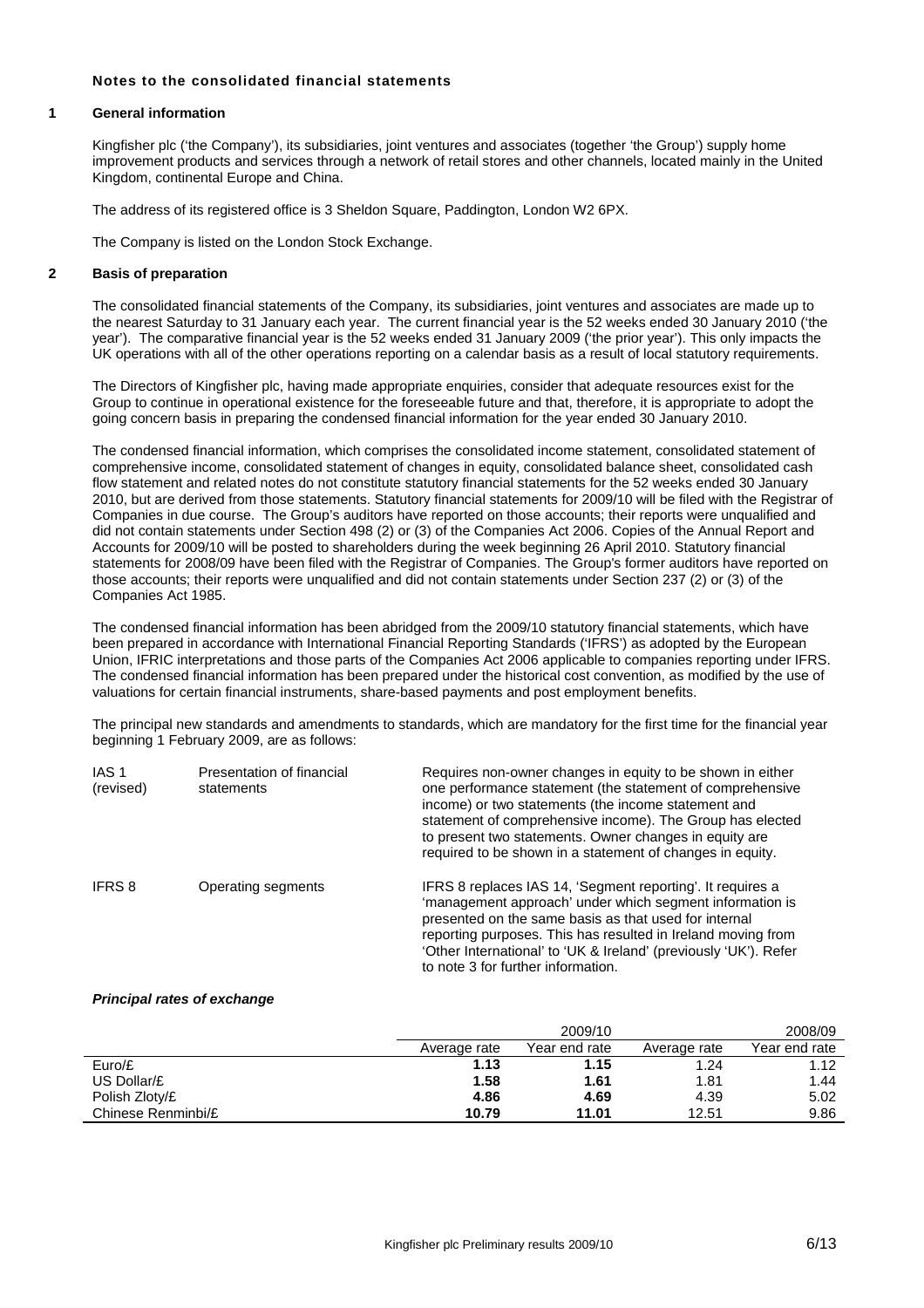#### **Use of non-GAAP measures**

Kingfisher believes that retail profit, adjusted pre-tax profit, effective tax rate, adjusted post-tax profit and adjusted earnings per share provide additional useful information on underlying trends to shareholders. These and other non-GAAP measures such as net debt are used by Kingfisher for internal performance analysis and incentive compensation arrangements for employees. The terms 'retail profit', 'exceptional items', 'adjusted', 'effective tax rate' and 'net debt' are not defined terms under IFRS and may therefore not be comparable with similarly titled measures reported by other companies. They are not intended to be a substitute for, or superior to, GAAP measures.

Retail profit is defined as continuing operating profit before central costs (principally the costs of the Group's head office), exceptional items, amortisation of acquisition intangibles and the Group's share of interest and tax of joint ventures and associates.

The separate reporting of non-recurring exceptional items, which are presented as exceptional within their relevant income statement category, helps provide an indication of the Group's underlying business performance. The principal items which are included as exceptional items are:

- non trading items included in operating profit such as profits and losses on the disposal, closure or impairment of subsidiaries, joint ventures, associates and investments which do not form part of the Group's trading activities;
- profits and losses on the disposal of properties; and
- the costs of significant restructuring and incremental acquisition integration costs.

The term 'adjusted' refers to the relevant measure being reported for continuing operations excluding exceptional items, financing fair value remeasurements, amortisation of acquisition intangibles, related tax items and prior year tax items. Financing fair value remeasurements represent changes in the fair value of financing derivatives, excluding interest accruals, offset by fair value adjustments to the carrying amount of borrowings and other hedged items under fair value hedge relationships. Financing derivatives are those that relate to underlying items of a financing nature.

The effective tax rate represents the effective income tax expense as a percentage of continuing profit before taxation excluding exceptional items. Effective income tax expense is the continuing income tax expense excluding tax on exceptional items and tax adjustments in respect of prior years and changes in tax rates.

Net debt comprises borrowings and financing derivatives (excluding accrued interest), less cash and cash equivalents and current other investments.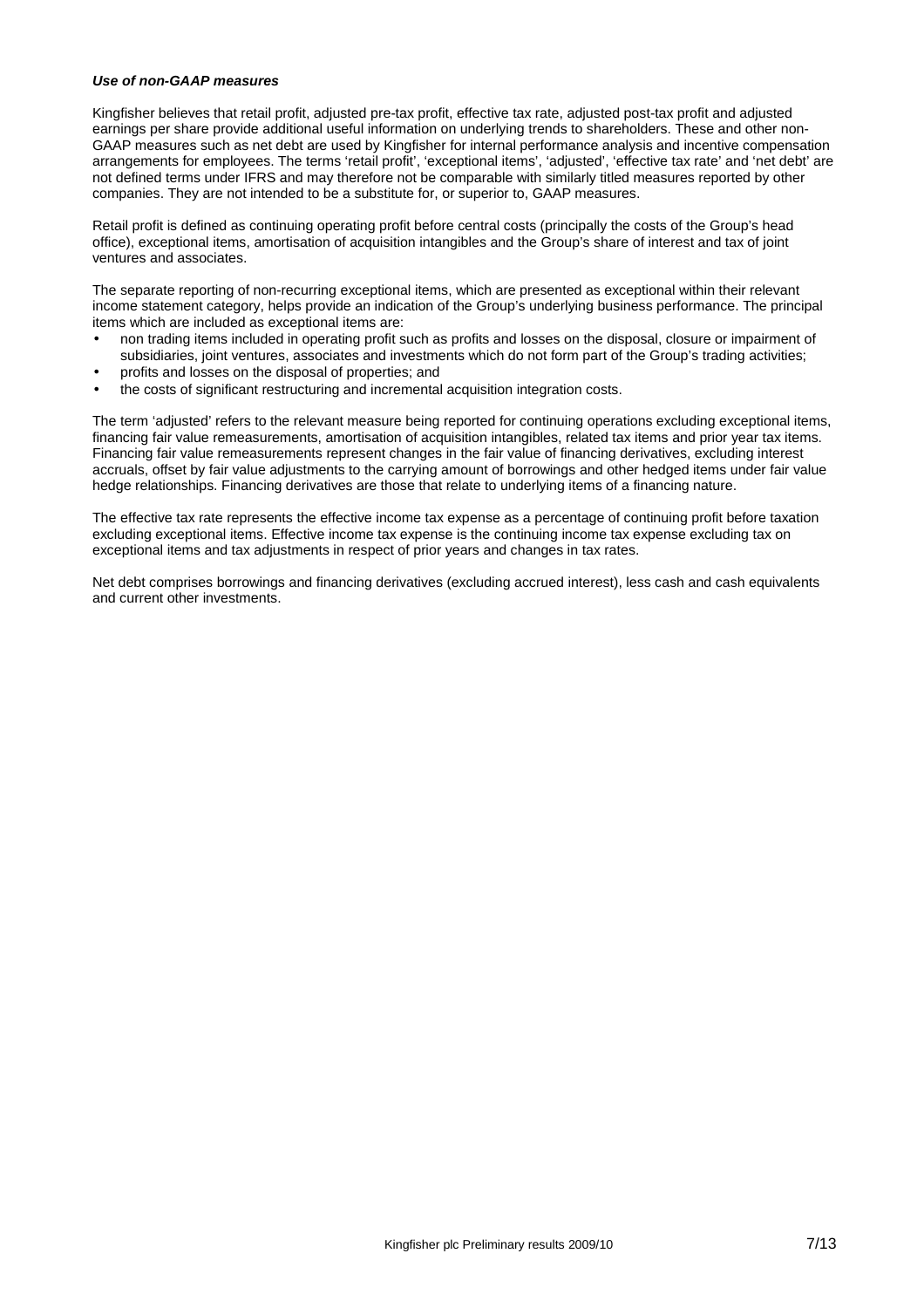#### **3 Segmental analysis**

#### **Income statement**

|                                                            |         |        |                     |       | 2009/10 |
|------------------------------------------------------------|---------|--------|---------------------|-------|---------|
|                                                            | UK &    |        | Other International |       |         |
| £ millions                                                 | Ireland | France | Poland              | Other | Total   |
| <b>Sales</b>                                               | 4,442   | 4,242  | 1,012               | 807   | 10,503  |
| <b>Retail profit</b>                                       | 217     | 322    | 125                 | ٠     | 664     |
| Exceptional items                                          |         |        |                     |       | 17      |
| Central costs                                              |         |        |                     |       | (41)    |
| Share of interest and tax of joint ventures and associates |         |        |                     |       | (17)    |
| <b>Operating profit</b>                                    |         |        |                     |       | 623     |
| Net finance costs                                          |         |        |                     |       | (57)    |
| <b>Profit before taxation</b>                              |         |        |                     |       | 566     |

|                                                            |                |        |                     |       | 2008/09<br>Restated |
|------------------------------------------------------------|----------------|--------|---------------------|-------|---------------------|
|                                                            | <b>UK&amp;</b> |        | Other International |       |                     |
| £ millions                                                 | Ireland        | France | Poland              | Other | Total               |
| <b>Sales</b>                                               | 4,379          | 3,888  | 1,036               | 723   | 10,026              |
| <b>Retail profit</b>                                       | 132            | 283    | 124                 | (36)  | 503                 |
| <b>Exceptional items</b>                                   |                |        |                     |       | (273)               |
| Central costs                                              |                |        |                     |       | (41)                |
| Share of interest and tax of joint ventures and associates |                |        |                     |       | (16)                |
| <b>Operating profit</b>                                    |                |        |                     |       | 173                 |
| Net finance costs                                          |                |        |                     |       | (83)                |
| <b>Profit before taxation</b>                              |                |        |                     |       | 90                  |

The operating segments disclosed above are based on the information reported internally to the Board of Directors and Group Executive. This information is predominately based on the geographical areas in which the Group operates and which are managed separately. The Group only has one business segment being the supply of home improvement products and services.

The 'Other International' segment consists of Poland, China, Spain, Russia, the joint venture Koçtaş in Turkey and the associate Hornbach which has operations in Germany and other European countries. Poland has been shown separately due to its significance.

The income statement is presented on a continuing operations basis. Central costs principally comprise the costs of the Group's head office.

Following adoption of IFRS 8, 'Operating segments', comparatives have been restated to reflect the move of Ireland from 'Other International' to 'UK & Ireland' (previously 'UK'). No other information in the condensed financial information has been restated as a result of this change.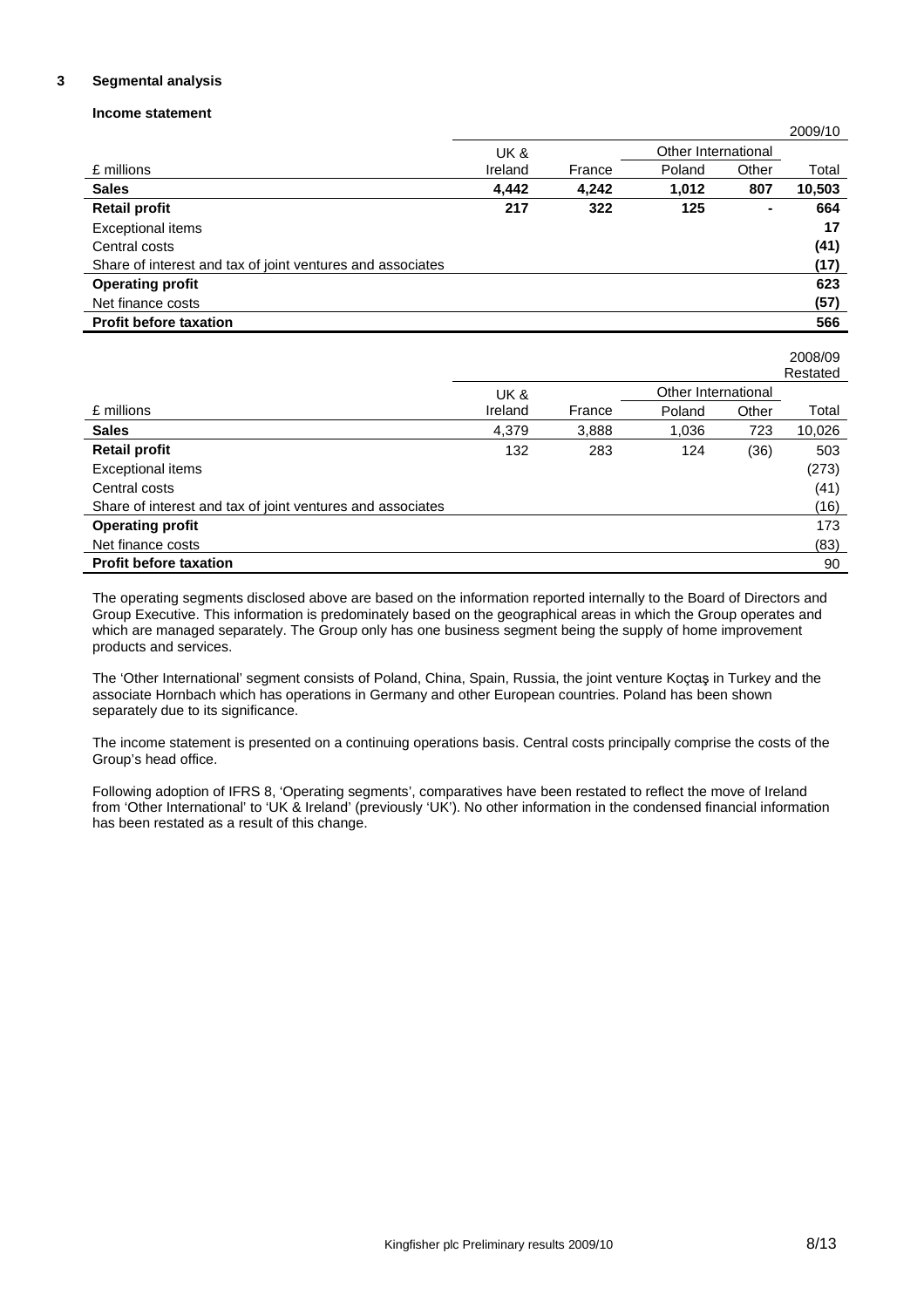#### **4 Exceptional items**

| £ millions                                                                 | 2009/10 | 2008/09 |
|----------------------------------------------------------------------------|---------|---------|
| Included within cost of sales                                              |         |         |
| China restructuring                                                        |         | (21)    |
|                                                                            |         | (21)    |
| Included within selling and distribution expenses                          |         |         |
| China restructuring                                                        |         | (86)    |
| UK restructuring                                                           | ۰.      | (19)    |
|                                                                            |         | (105)   |
| Included within administrative expenses                                    |         |         |
| Impairment of goodwill                                                     |         | (124)   |
|                                                                            |         | (124)   |
| Included within other income                                               |         |         |
| Profit on disposal of properties                                           | 17      | 13      |
|                                                                            | 17      | 13      |
| Included within share of post-tax results of joint ventures and associates |         |         |
| Impairment of investment in Hornbach                                       | ۰       | (36)    |
|                                                                            |         | (36)    |
| <b>Exceptional items before tax</b>                                        | 17      | (273)   |
| Tax on exceptional items                                                   | (7)     | 7       |
| Exceptional items - continuing operations                                  | 10      | (266)   |
| Exceptional items - discontinued operations                                |         | 178     |
| <b>Exceptional items</b>                                                   | 10      | (88)    |

The Group has recorded an exceptional profit of £17m on the disposal of properties (2008/09: £13m profit).

In the prior year, an exceptional loss of £107m was recorded relating to the B&Q China turnaround plan. The plan involved rationalising the store portfolio from 63 to 41 and then revamping the remaining stores. The exceptional loss comprised store asset impairments, lease exits, inventory write downs and employee redundancy costs. The total charge included £19m relating to the termination of leases, which was included within restructuring provisions, £55m relating to the impairment of property, plant and equipment and £21m relating to the write down of inventories.

In the prior year, the Group recorded an exceptional loss of £19m following the announcement that Trade Depot in the UK would be closed, which included a loss on disposal of properties of £6m.

In the prior year, an exceptional loss of £124m was recorded on the impairment of goodwill in China based on a review of its recoverable amount. The goodwill balance was fully written down.

In the prior year, an exceptional loss of £36m was recorded on the write down of the Group's investment in Hornbach.

In the prior year the Group disposed of Castorama Italy.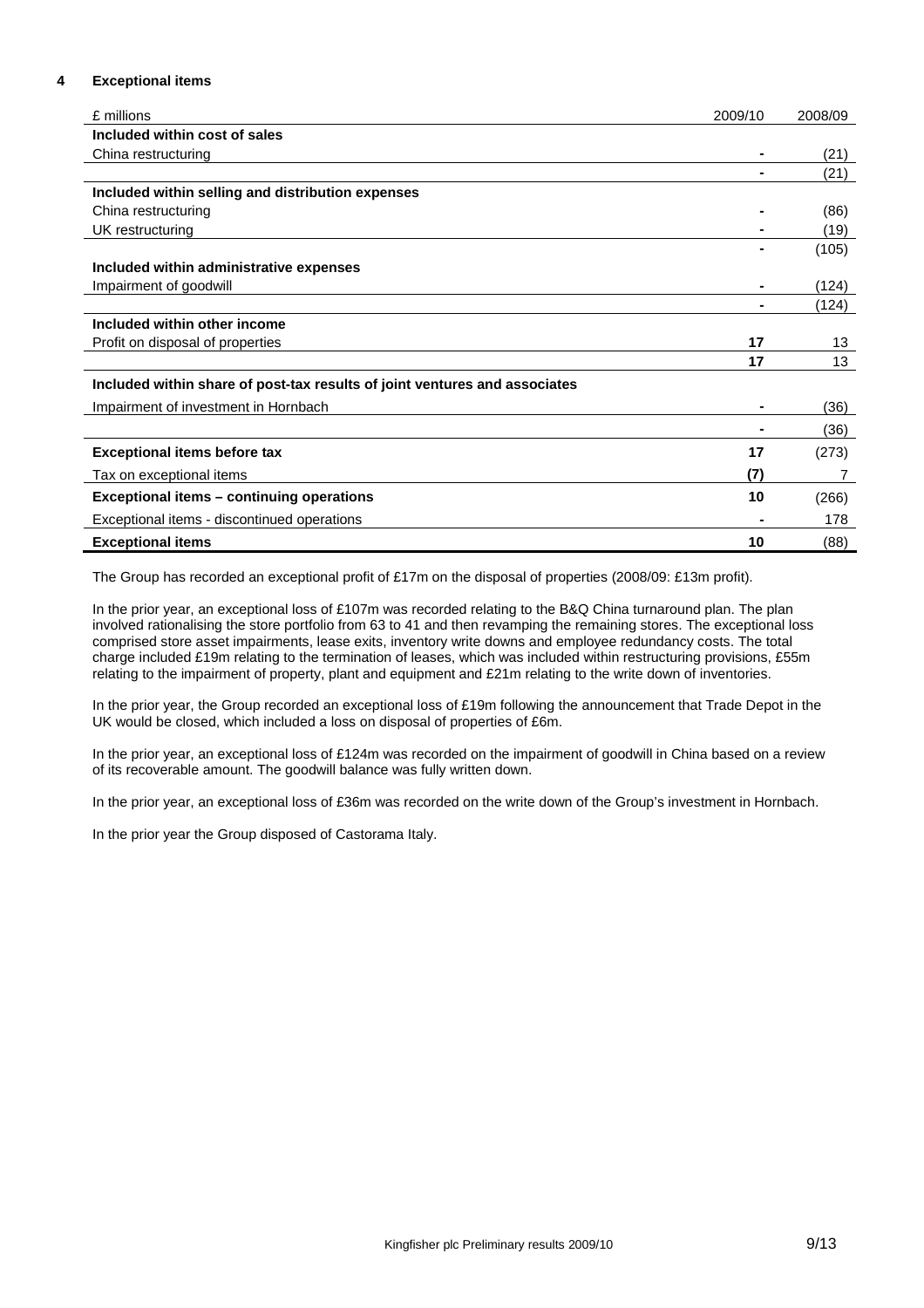#### **5 Net finance costs**

|                                                                 | 2009/10 | 2008/09      |
|-----------------------------------------------------------------|---------|--------------|
| Bank overdrafts and bank loans                                  | (25)    | (23)         |
| Medium Term Notes and other fixed term debt                     | (43)    | (86)         |
| Financing fair value remeasurements                             | 2       |              |
| Finance leases                                                  | (5)     |              |
| Unwinding of discount on provisions                             | (4)     |              |
| Expected net interest charge on defined benefit pension schemes | (4)     |              |
| Capitalised interest                                            | 3       |              |
| <b>Finance costs</b>                                            | (76)    | (119)        |
| Cash and cash equivalents and current other investments         | 19      |              |
| Expected net interest return on defined benefit pension schemes |         |              |
| <b>Finance income</b>                                           | 19      |              |
| Net finance costs - continuing operations                       | (57)    | (83)         |
| £ millions                                                      | 2009/10 | 2008/09      |
| <b>UK corporation tax</b>                                       |         |              |
| Current tax on profits for the year                             | 85      |              |
| Adjustments in respect of prior years                           | (7)     | (14)         |
|                                                                 | 78      |              |
| Overseas tax                                                    |         |              |
| Current tax on profits for the year                             | 85      | 111          |
| Adjustments in respect of prior years                           | (1)     |              |
|                                                                 | 84      | 117          |
|                                                                 |         |              |
| Deferred tax                                                    |         |              |
| Current year                                                    | 4       |              |
| Adjustments in respect of prior years                           | 15      |              |
|                                                                 | 19      | (41)<br>(49) |

The effective rate of tax on profit from continuing operations before exceptional items and excluding tax adjustments in respect of prior years is 30% (2008/09: 31%). Tax on exceptional items for the year is a charge of £7m, all of which relates to current year items. In 2008/09 tax on exceptional items was a credit of £7m, all of which related to current year items.

Kingfisher paid €138m tax to the French tax authorities in the year ended 31 January 2004 as a consequence of the Kesa Electricals demerger and recorded this as an exceptional tax charge. Kingfisher appealed against this tax liability and the tribunal found in favour of Kingfisher in June 2009. As a result, on 7 September 2009 the Group received €169m (£148m) from the French tax authorities, representing a refund of the €138m and €31m of repayment supplement. The French tax authorities have appealed against this decision and therefore no income has been recognised.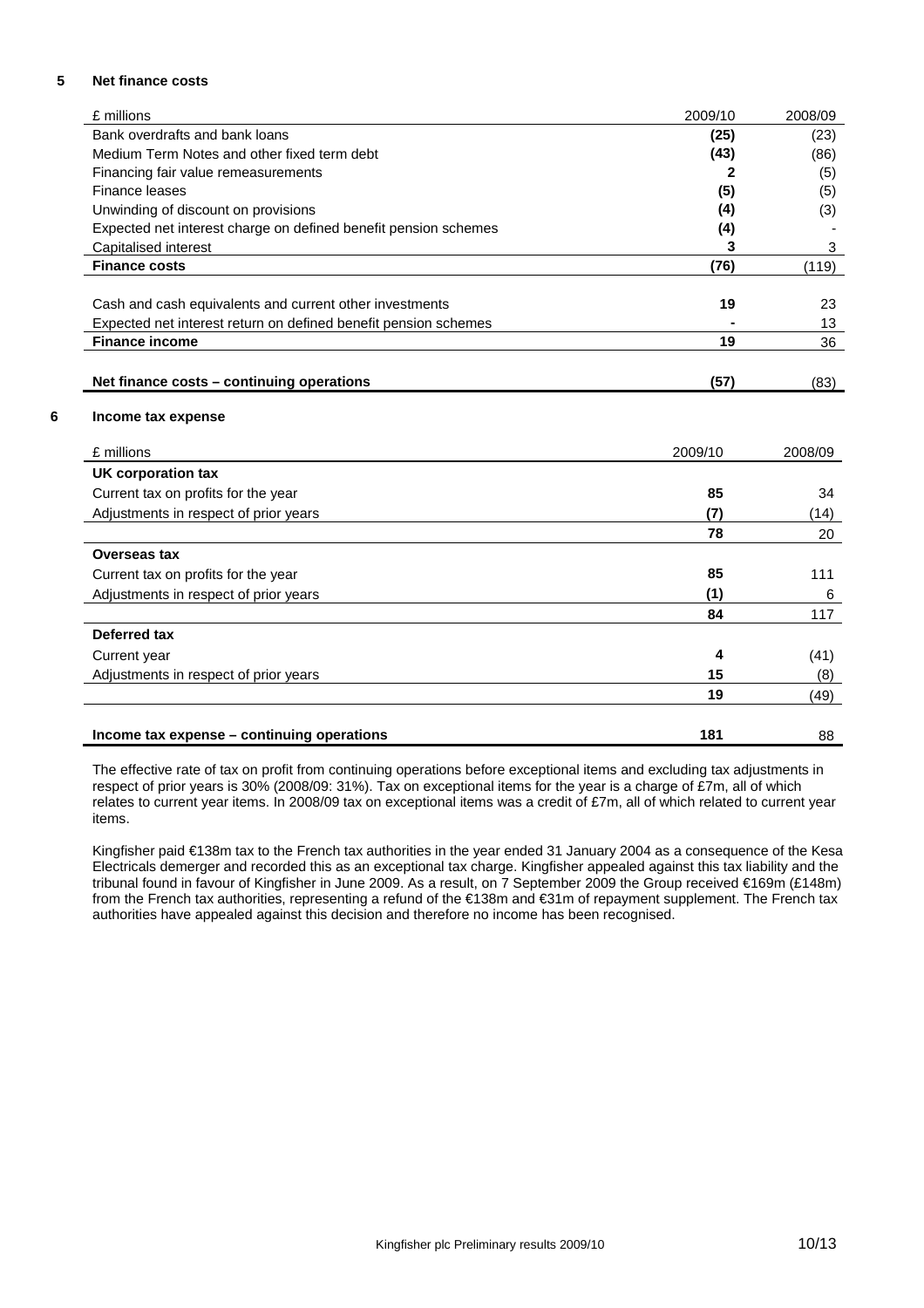|                                         |            |           | 2009/10   |            |           | 2008/09          |
|-----------------------------------------|------------|-----------|-----------|------------|-----------|------------------|
|                                         |            | Weighted  |           |            | Weighted  |                  |
|                                         |            | average   |           |            | average   |                  |
|                                         |            | number    | Earnings  |            | number    | Earnings         |
|                                         | Earnings   | of shares | per share | Earnings   | of shares | per share        |
|                                         | £ millions | millions  | pence     | £ millions | millions  | pence            |
| Continuing operations:                  |            |           |           |            |           |                  |
| Basic earnings per share                | 388        | 2,347     | 16.5      | 5          | 2,345     | 0.2 <sub>0</sub> |
| Dilutive share options                  |            | 22        | (0.1)     |            | 9         |                  |
| Diluted earnings per share              | 388        | 2,369     | 16.4      | 5          | 2,354     | 0.2              |
|                                         |            |           |           |            |           |                  |
| Basic earnings per share                | 388        | 2,347     | 16.5      | 5          | 2,345     | 0.2 <sub>0</sub> |
| <b>Exceptional items</b>                | (17)       |           | (0.7)     | 273        |           | 11.7             |
| Tax on exceptional and prior year items | 14         |           | 0.7       | (23)       |           | (1.0)            |
| Financing fair value remeasurements     | (2)        |           | (0.1)     | 5          |           | 0.2              |
| Tax on financing fair value             |            |           |           |            |           |                  |
| remeasurements                          | 1          |           |           | (2)        |           | (0.1)            |
| Adjusted basic earnings per share       | 384        | 2,347     | 16.4      | 258        | 2,345     | 11.0             |
|                                         |            |           |           |            |           |                  |
| Diluted earnings per share              | 388        | 2,369     | 16.4      | 5          | 2,354     | 0.2              |
| <b>Exceptional items</b>                | (17)       |           | (0.7)     | 273        |           | 11.7             |
| Tax on exceptional and prior year items | 14         |           | 0.7       | (23)       |           | (1.0)            |
| Financing fair value remeasurements     | (2)        |           | (0.1)     | 5          |           | 0.2              |
| Tax on financing fair value             |            |           |           |            |           |                  |
| remeasurements                          | 1          |           |           | (2)        |           | (0.1)            |
| Adjusted diluted earnings per share     | 384        | 2,369     | 16.3      | 258        | 2,354     | 11.0             |
|                                         |            |           |           |            |           |                  |
| Total operations:                       |            |           |           |            |           |                  |
| Basic earnings per share                | 388        | 2,347     | 16.5      | 209        | 2,345     | 8.9              |
| Dilutive share options                  |            | 22        | (0.1)     |            | 9         |                  |
| Diluted earnings per share              | 388        | 2,369     | 16.4      | 209        | 2.354     | 8.9              |

Basic earnings per share is calculated by dividing the profit for the year attributable to equity shareholders of the Company by the weighted average number of shares in issue during the year, excluding those held in the Employee Share Ownership Plan Trust ('ESOP') which for the purpose of this calculation are treated as cancelled.

For diluted earnings per share, the weighted average number of shares is adjusted to assume conversion of all dilutive potential ordinary shares. These represent share options granted to employees where both the exercise price is less than the average market price of the Company's shares during the year and any related performance conditions have been met.

#### **8 Dividends**

| £ millions                                                                                                     | 2009/10 | 2008/09 |
|----------------------------------------------------------------------------------------------------------------|---------|---------|
| Dividends to equity shareholders of the Company                                                                |         |         |
| Final dividend for the year ended 31 January 2009 of 3.4p per share (2 February 2008: 3.4p<br>per share)       | 80      | 80      |
| Interim dividend for the year ended 30 January 2010 of 1.925p per share (31 January 2009:<br>1.925p per share) | 45      | 45      |
|                                                                                                                | 125     | 125     |

The proposed final dividend for the year ended 30 January 2010 of 3.575p per share is subject to approval by shareholders at the Annual General Meeting and has not been included as a liability.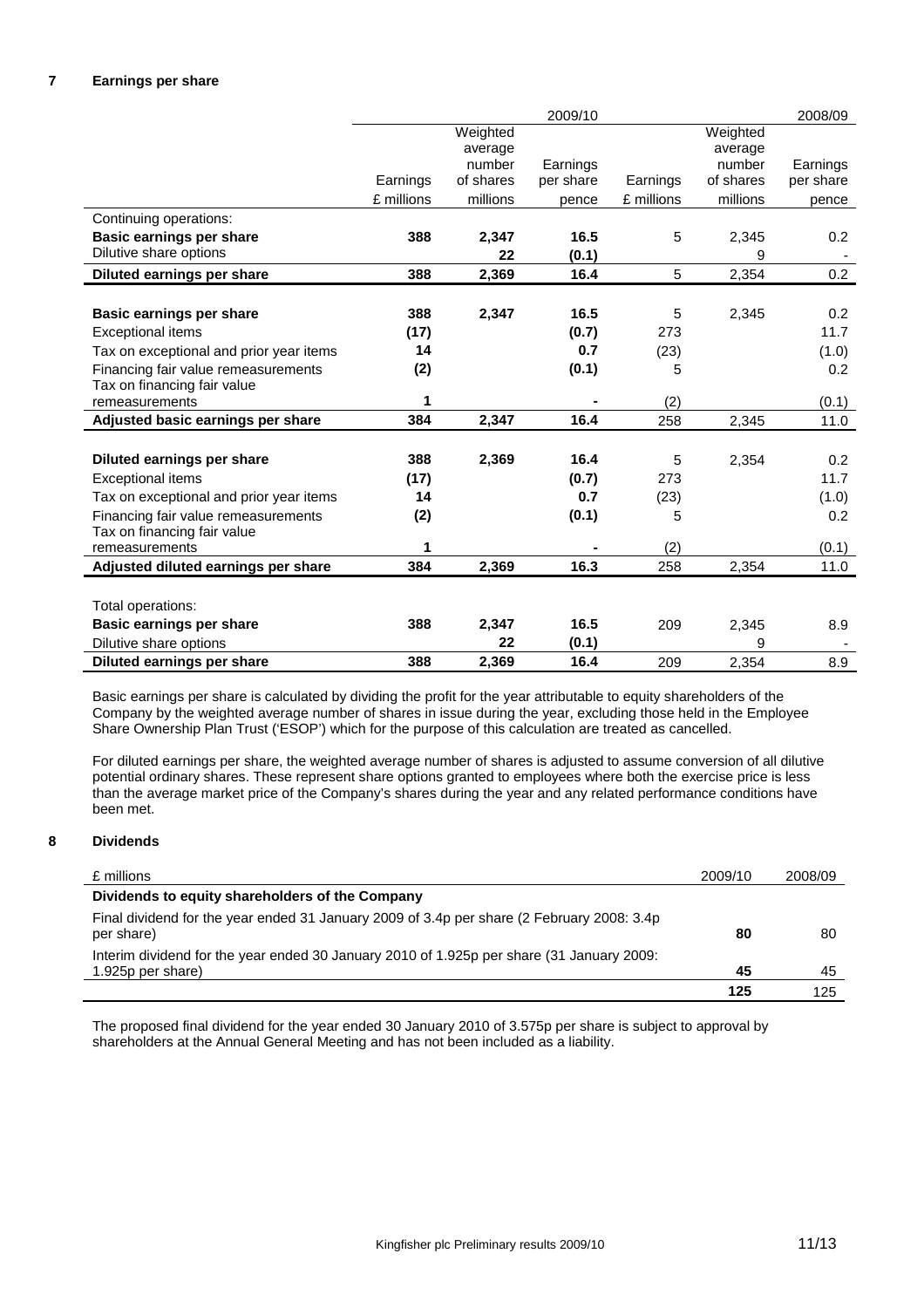#### **9 Post employment benefits**

|                                                  |       |                | 2009/10 |       |       | 2008/09 |
|--------------------------------------------------|-------|----------------|---------|-------|-------|---------|
| £ millions                                       | UK    | Other          | Total   | UK    | Other | Total   |
| (Deficit)/surplus in scheme at beginning of year | (40)  | (34)           | (74)    | 110   | (33)  | 77      |
| Current service cost                             | (19)  | (3)            | (22)    | (20)  | (3)   | (23)    |
| Interest on defined benefit obligations          | (88)  | (3)            | (91)    | (82)  | (2)   | (84)    |
| Expected return on pension scheme assets         | 87    | $\blacksquare$ | 87      | 97    |       | 97      |
| <b>Actuarial losses</b>                          | (160) | (5)            | (165)   | (186) | (5)   | (191)   |
| Contributions paid by employer                   | 49    | 17             | 66      | 41    |       | 48      |
| Disposal of subsidiaries                         |       |                |         | -     |       |         |
| Exchange differences                             |       |                |         | ۰     | (5)   | (5)     |
| Deficit in scheme at end of year                 | (171) | (27)           | (198)   | (40)  | '34)  | (74)    |

The assumptions used in calculating the costs and obligations of the Group's defined benefit pension schemes are set by the Directors after consultation with independent professionally qualified actuaries. The assumptions are based on the conditions at the time and changes in these assumptions can lead to significant movements in the estimated obligations, as illustrated in the sensitivity analysis.

The UK scheme discount rate is based on the yield on the iBoxx over 15 year AA-rated Sterling corporate bond index adjusted for the difference in term between iBoxx and scheme liabilities. The overall expected rate of return on scheme assets reflects market expectations at the valuation date of long term asset returns and the mix of assets in the schemes.

|                           |     | 2008/09    |     |            |
|---------------------------|-----|------------|-----|------------|
| Annual % rate             | UK  | Other      | UK  | Other      |
| Discount rate             | 5.5 | 5.3        | 6.5 | 5.3 to 5.5 |
| Salary escalation         | 4.2 | 2.0 to 6.6 | 4.3 | 2.0 to 6.6 |
| Rate of pension increases | 3.4 |            | 3.5 |            |
| Price inflation           | 3.4 | 2.0        | 3.5 | 2.0 to 2.5 |

|                                 |     | 2009/10 |     | 2008/09 |
|---------------------------------|-----|---------|-----|---------|
| % rate of return                | UK  | Other   | UK  | Other   |
| Equities                        | 7.9 |         | 8.7 |         |
| <b>Bonds</b>                    | 4.7 |         | 5.6 | -       |
| Property                        | 6.4 | ۰       | 7.1 |         |
| Other                           | 4.2 | 3.5     | 4.3 | 3.5     |
| Overall expected rate of return | 5.9 | 3.5     | 6.7 | 3.5     |

For the UK scheme, the mortality assumptions used in the actuarial valuations have been selected with regard to the characteristics and experience of the membership of the scheme from 2004 to 2007. The assumptions for life expectancy of UK scheme members are as follows:

| Years                                                                     | 2009/10 | 2008/09 |
|---------------------------------------------------------------------------|---------|---------|
| Age to which current pensioners are expected to live (60 now)             |         |         |
| - Male                                                                    | 87.2    | 87.2    |
| - Female                                                                  | 85.9    | 85.9    |
| Age to which future pensioners are expected to live (60 in 15 years time) |         |         |
| - Male                                                                    | 88.8    | 88.8    |
| - Female                                                                  | 87.1    | 87.1    |

The following sensitivity analysis for the UK scheme shows the estimated impact on obligations resulting from changes to key actuarial assumptions, whilst holding all other assumptions constant.

| Assumption                | Change in assumption                    | Impact on defined benefit obligation |
|---------------------------|-----------------------------------------|--------------------------------------|
| Discount rate             | Increase/decrease by 0.1%               | Decrease/increase by £31m            |
| Salary escalation         | Increase/decrease by 0.1%               | Increase/decrease by £3m             |
| Rate of pension increases | Increase/decrease by 0.1%               | Increase/decrease by £17m            |
| Price inflation           | Increase/decrease by 0.1%               | Increase/decrease by £28m            |
| Mortality                 | Increase in life expectancy by one year | Increase by £48m                     |